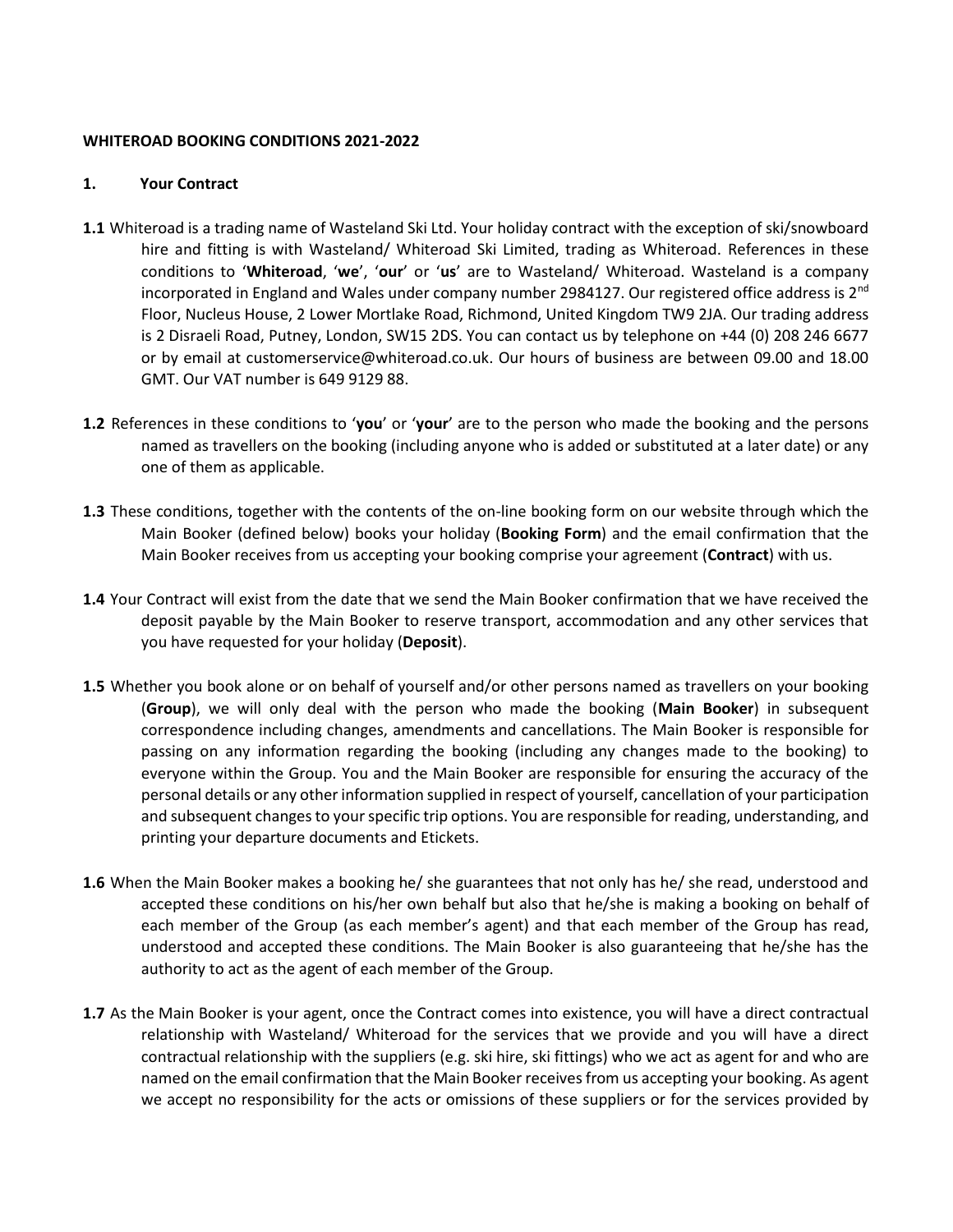them other than as set out in these booking conditions. Those suppliers' terms and conditions will apply to your booking and we advise you to read these carefully as they do contain important information about your booking. There are links on our website to our suppliers' terms and conditions. Please ask us for copies of these in case you do not have them.

- **1.8** The combination of travel services offered to you is a package within the meaning of the Package Travel and Linked Travel Arrangements Regulations 2018. Therefore, you will benefit from all EU rights applying to packages. Wasteland Ski Limited will be fully responsible for the proper performance of the package as a whole. Additionally, as required by law, Wasteland Ski Limited has protection in place to refund your payments and, where transport is included in the package, to ensure your repatriation in the event that it becomes insolvent. More information on key rights under the Package Travel and Linked Travel Arrangements Regulations 2018 (please click [here\).](https://booking.wastelandski.com/media/project_wbb/document/wasteland-notice-of-reg-protection-part-2-2.pdf)
- **1.9** The payments that you make are made up of (a) **payments made for the package** which are payments that you make for the services that you require to be provided to you in connection with your holiday e.g. accommodation, transport, ski equipment hire and fitting, ski lessons and ski-passes and (b) additional fees, charges and other costs such as amendment charges, administration charges, cancellation fees, any premiums for insurance you may order when you make a booking and Damage Deposits.

## **2. Financial Protection**

- **2.1** The Package Travel and Linked Travel Arrangements Regulations 2018 require us to provide security for the monies that you pay for the package holidays booked from us and for your repatriation in the event of our insolvency. We provide this security by way of a bond held by The Association of British Travel Agents (**ABTA**), 30 Park Street, London SE1 9EQ, telephone 0203 758 8779 consumerprotection@abta.co.uk. Calls from UK landlines cost the standard rate but from mobiles may be higher. Check with your network provider.
- **2.2** Our ABTA membership number is W1042. ABTA and ABTA Members help holidaymakers to get the most from their travel and assist them when things do not go according to plan. We are obliged to maintain a high standard of service to you by ABTA's Code of Conduct. For further information about ABTA, the Code of Conduct and the arbitration scheme available to you or if you have a complaint, contact ABTA.

## **3. Payment**

- **3.1** No contract will exist between you and us until you have paid the Deposit.
- **3.2** On or before the **Balance Due Date** (meaning 45 days before the Departure Date see definition of Departure Date below) you must have provided us with the following:
	- (a) payment of the full amount that you owe us for the services that you require to be provided to you in connection with your holiday (**Total Holiday Costs**);
	- (b) payment in full of the premium for the insurance that you have taken out through our booking system (see condition 12 for more information about insurance cover);
	- (c) payment of any amendment charges that you owe us;
	- (d) payment of any administration charges that you owe us;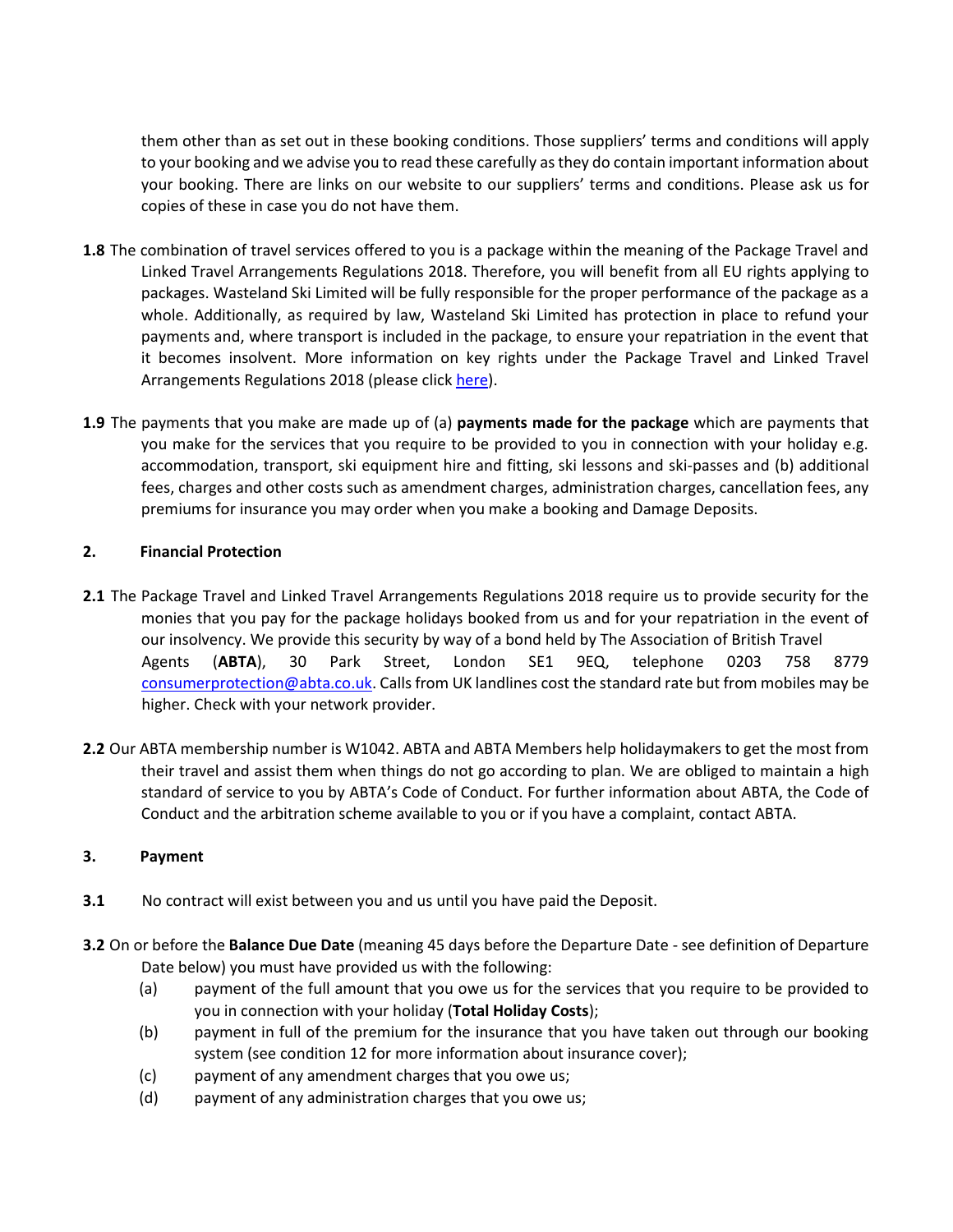- (e) payment of any cancellation fees that you owe us;
- (f) payment of any costs that Wasteland/ Whiteroad has or will incur from any of our suppliers as a result of us making changes to your booking at your request (**Additional Supplier Costs**); (g) a completed Booking Form; and
- (h) all information that you are required to send to us as notified to you on the Booking Form and in these conditions.

# The **Departure Date** is either:

(a) the date on which you are due to depart on transport arranged for you by us; or (b) the date on which you are due to check into accommodation provided for you by us whichever date comes first.

- **3.3** Unless, in our sole discretion, we allow you to continue with your booking (as per condition 3.5), nonpayment of the full amount due to us or non-delivery of all the information that you need to provide us with by the Balance Due Date will result in your booking being deemed to have been cancelled by you and your Deposit being forfeited. We are under no obligation to remind you to pay the full amount due or to provide us with the information that you need to send us by the Balance Due Date.
- **3.4** If you do not pay us the full amount you owe us or if you do not provide us with all of the information that you need to send us by the Balance Due Date we **may**, at our discretion, allow you to continue with your booking but, if we do allow you to continue with your booking, your holiday price will automatically be subject to an additional £30 amendment charge. If, having allowed you to continue with your booking, you again fail to pay us the full amount you owe us or you do not provide us with all of the information that you need to send us by the new date that we have agreed with you then your booking will be deemed to have been cancelled by you and the cancellation charges in condition 6 will apply.
- **3.5** While we try and ensure that all prices on our website are accurate, errors may occur. If we discover an error in the price of a holiday or other products or services that you have ordered we will inform the Main Booker as soon as possible and give the Main Booker the option of reconfirming your order at the correct price or cancelling it. If we are unable to contact the Main Booker we reserve the right to treat your booking as cancelled by you. If you cancel in these circumstances you will receive a refund for any payments that you have made for your holiday or other products or services apart from any amendment charges that you have incurred.
- **3.6** Each payment that you make to book your holiday will be subject to a £7.50 administration charge.

## **4. Your alteration of the booking**

**4.1** If you wish to change your travel arrangements in any way, for example your chosen options or pick up point, we will try to accommodate your wishes but it may not always be possible to make the changes you desire. If we change your arrangements we will charge you an amendment charge in accordance with these conditions plus any Additional Supplier Costs.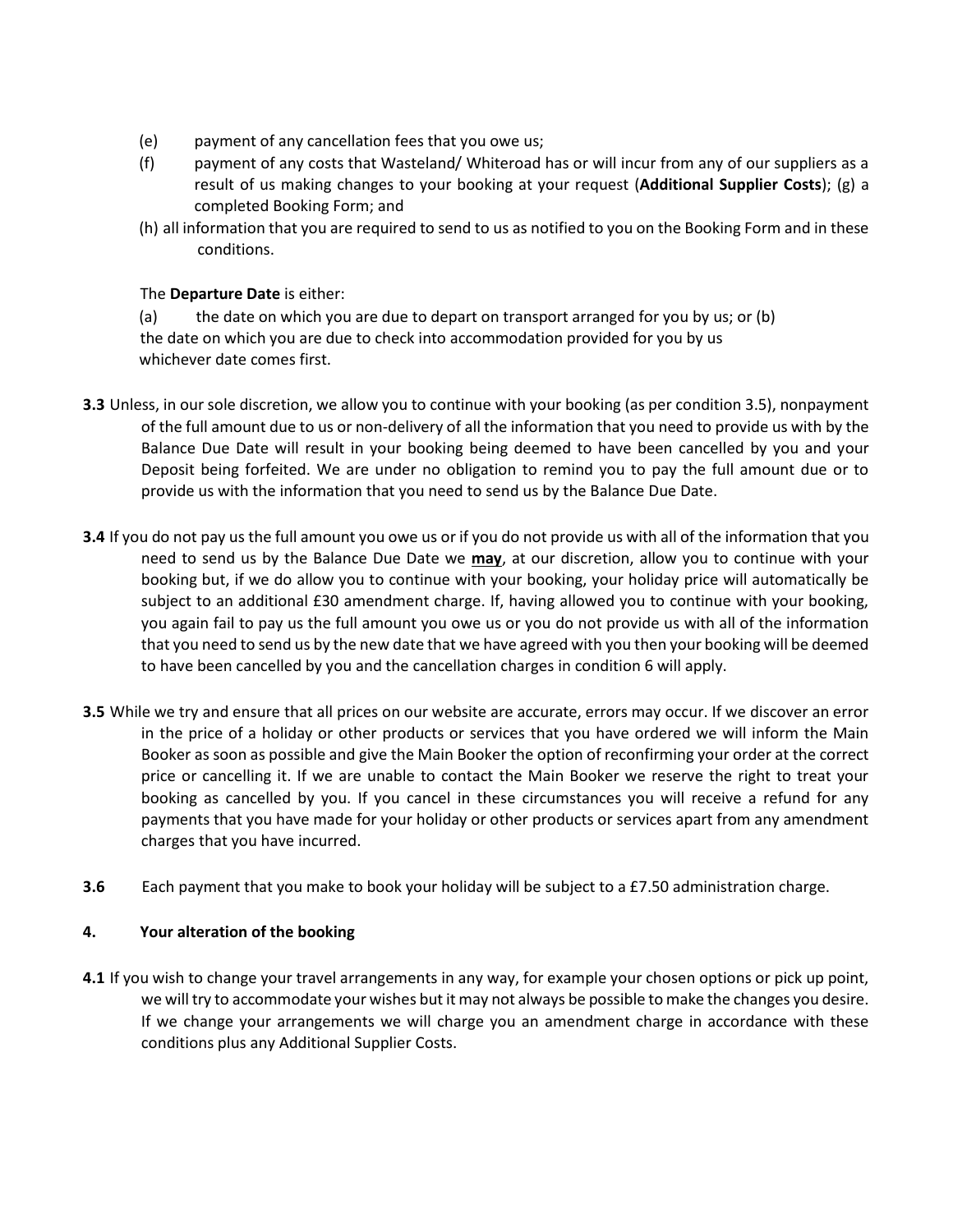- **4.2** Any changes should be made via our online booking system. Where this is not possible requests for changes to be made must be in writing from the Main Booker and sent to (customerservice@whiteroad.co.uk).
- **4.3** Subject to section 4.1 any changes to your booking will incur the following amendment charges:

Changes made 42 days or more from your Departure Date:

- (a) Changes to component elements such as ski hire, ski school, extras, events or excursions can be amended free of charge by logging into your holiday account online.
- (b) Changes to major elements of your packages such as accommodation or transport may not always be possible and must be requested by emailing customerservice@whiteroad.co.uk. If changes are possible you must pay an amendment charge of £30 per change, in addition to any Additional Supplier Costs. We will notify you in advance of any Additional Supplier Costs that will be charged.
- (c) Name changes will incur an amendment charge of £55 per change, in addition to any Additional Supplier Costs.

Changes made between 41 days and 22 days from your Departure date:

- (a) Changes to component elements such as ski hire, ski school, extras, events or excursions will incur an amendment charge of £30 per change.
- (b) We may not charge you an amendment charge for an upgrade you wish to make, depending on the upgrade. We will advise you at the time of your request if an amendment charge is payable and you can then decide whether you want to go ahead with the upgrade or not.
- (c) Changes to major elements of your packages such as accommodation or transport may not always be possible and must be requested by emailing customerservice@whiteroad.co.uk; if changes are possible you must pay an amendment charge of £50 per change, in addition to any Additional Supplier Costs. We will notify you in advance of any Additional Supplier Costs that will be charged. (d) Name changes will incur an amendment charge of £55 per change, in addition to any Additional Supplier Costs.

On the 21st day before the Departure Date, all package elements will be frozen and it will not be possible for you to make any changes except as provided for in condition 5 or condition 6.10.

**4.4** The price of your new travel arrangements will be based on the prices that apply on the day you ask for the change. These prices may not be the same as when you first booked your travel arrangements.

## **5. If you want to transfer your booking to another person**

You may transfer your booking to another person who satisfies all the conditions applicable to your booking provided the following conditions are met:

- (a) you must notify us in writing no less than seven days before the Departure Date that you wish to make the transfer;
- (b) the person to whom you transfer your holiday booking must comply with all the terms of the existing booking, must accept the transfer and agree that he or she is bound by these terms and conditions; and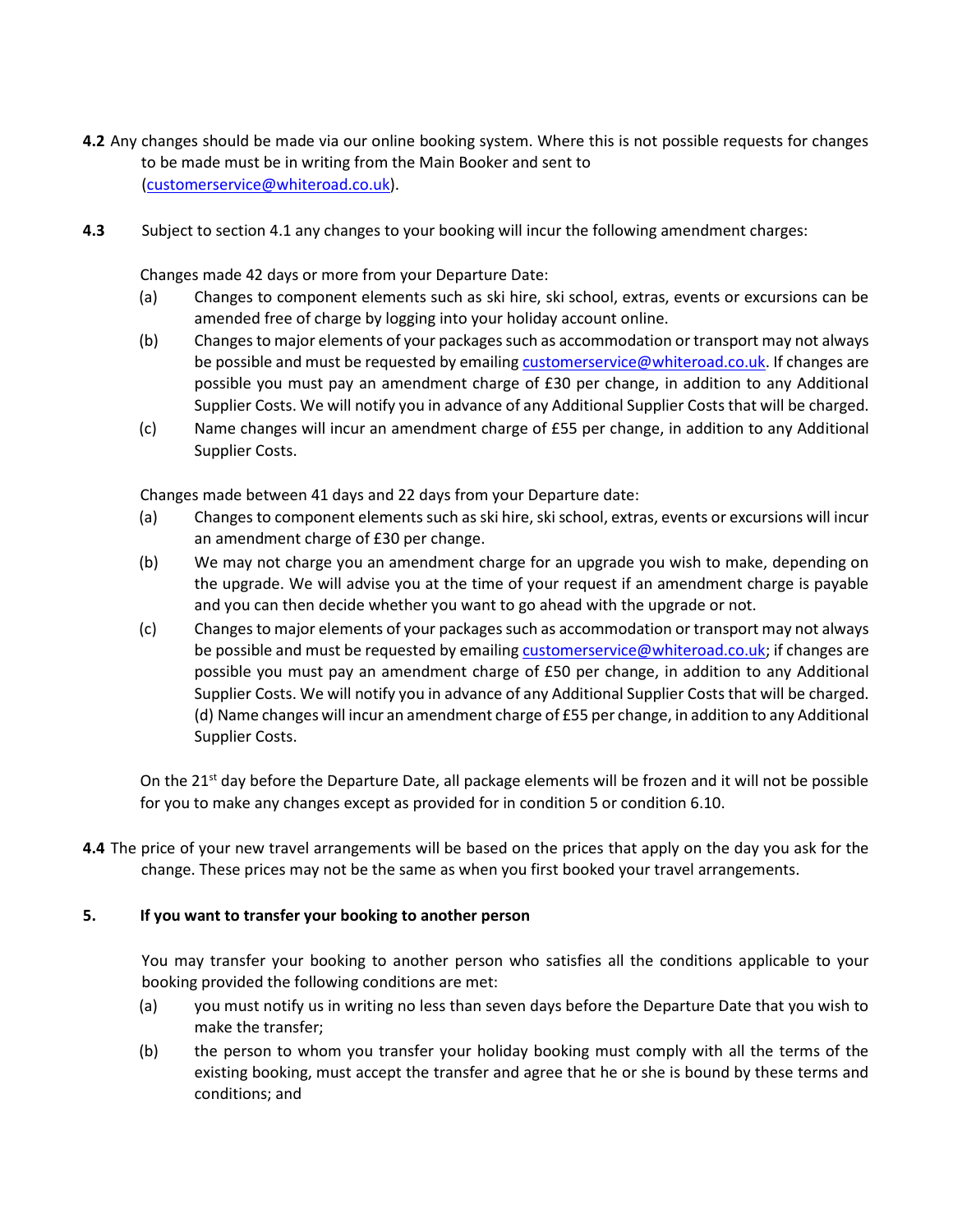(c) that person must show us new evidence of their holiday insurance, as your policy cannot be transferred to another person (and the premium cannot be refunded).

Both you and the person who you transfer your holiday to are responsible for paying all of the costs we incur in making the transfer including, without limitation, our change of name amendment charges of £55 plus change of name charges applied by our suppliers.

## **6. Your cancellation of your booking**

- **6.1** If you want to cancel your holiday, the Main Booker of your Group must advise us immediately by sending us an email to the following address **customerservice@whiteroad.co.uk**. Verbal cancellations will not be accepted.
- **6.2** If you cancel your holiday you will incur the charges set out below which are based on how many days before your Departure Date we receive your cancellation notice. These charges are a percentage of the Total Holiday Costs which do not include the charges and premiums referred to in condition 6.3:

| Period before departure within which notice of<br><b>Cancellation by you is received</b> | Amount of cancellation charge                                                                                                                     |
|------------------------------------------------------------------------------------------|---------------------------------------------------------------------------------------------------------------------------------------------------|
| 45 days or more prior to departure                                                       | 25% total holiday cost, loss of deposit, or<br>cost of cancellation fees incurred by us with<br>our suppliers. Whichever is the greater<br>value. |
| 44 to 28 days prior to departure                                                         | 70% of total holiday cost                                                                                                                         |
| 27 to 22 days prior to departure                                                         | 90% of total holiday cost                                                                                                                         |
| Less than 22 days prior to departure                                                     | 100% of total holiday cost                                                                                                                        |

- **6.3** In addition to the charges set out in condition 6.2, if you do cancel your booking you must still pay any insurance premiums and amendment charges, administration charges, cancellation fees and any Additional Supplier Costs which arose before the cancellation plus any deposits paid for any pre-booked items or services.
- **6.4** Cancellation periods are calculated from the date that written confirmation is received in the inbox of **customerservice@whiteroad.co.uk**.
- **6.5** If any member of your Group cancels and you cannot fill that person's place, you may have to pay additional supplements for your accommodation. For example, you may have to pay single or underoccupancy supplements.
- **6.6** You will be deemed to have cancelled your holiday if:
	- (a) you fail to take the transport that you have booked for your holiday and do not, within six hours of missing the departure time of the carrier, provide us with your arrival time in resort; or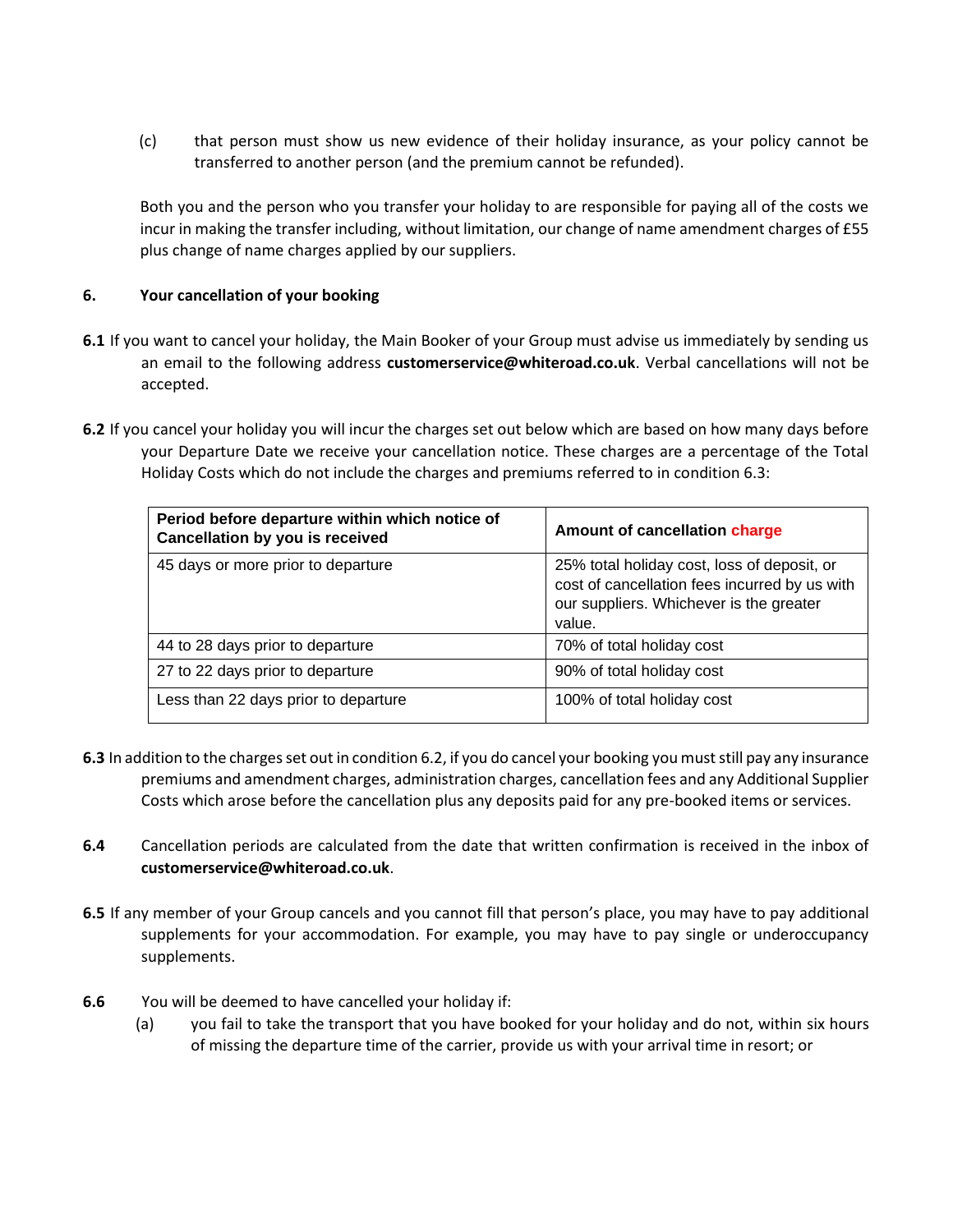- (b) where you are arranging your own transport to resort you fail to arrive at the time that you notified to us that you would arrive in resort and you do not, within six hours of such time, notify us of the revised time that you will arrive in resort.
- **6.7** If you are deemed to have cancelled your holiday in accordance with condition 6.6 but you arrive in resort and ask us to provide accommodation for you then if, in our sole discretion, we provide accommodation for you despite the cancellation of your holiday, you must pay an administration charge of £50 to us for dealing with your late arrival plus any Additional Supplier Costs. We will notify you in advance of the amount of any Additional Supplier Costs.
- **6.8** If you cancel your ski/snowboard equipment hire you will incur the cancellation charges set out below which are based on how many days before your Departure Date we receive your cancellation notice.

| <b>Period before Departure Date</b> | <b>Cancellation Charge</b>                           |
|-------------------------------------|------------------------------------------------------|
| 45 days or more                     | No charge – total refund of the hire cost            |
| $44 - 22$ days                      | £30 cancellation fee – balance of hire cost refunded |
| 21 days or less                     | No refund of any of the hire cost                    |

- **6.9** If the holiday you tried to book was oversubscribed, you may be able to add yourself to a waiting list for that holiday. If you add yourself to a waiting list and a place becomes available for you, we will book you on to that holiday and notify you that we have done so. If you then subsequently cancel that booking you will lose your Deposit. You may also incur the other fees, charges and costs referred to in these conditions.
- **6.10** In the event of unavoidable and extraordinary circumstances (as defined in condition 9.5) occurring at the place of your destination or its immediate vicinity and which significantly affect the performance of your package, or the carriage of passengers to your destination you may terminate the Contract before the start of the package without paying cancellation charges and we will provide you with either (at your option) (a) a full refund of any payments made for the package or (b) a refund credit note. Whether you choose to accept a full refund or a credit note, we will charge you an administration fee to process your payment or credit note in these circumstances of £65. We will observe travel advice provided by the UK Foreign Commonwealth & Development Office.
- **6.11** Please note you will not be able to terminate the Contract or receive any compensation, credit note or refund due to lack of snow or piste closures. For the avoidance of doubt we will not offer compensation, credit notes or refunds for lift passes even if pistes are closed nor will we contribute towards lift pass extensions even if you have felt it necessary to purchase an extension, for example, due to poor snow cover on lower slopes. The insurance that you can take out through our booking system offers cover for piste closure due to lack of snow.

## **7. If Wasteland/ Whiteroad changes the price of your holiday**

**7.1** We reserve the right to increase the price of your holiday after you have booked but no later than 20 days before the Departure Date. If we increase the price of your holiday we will provide you with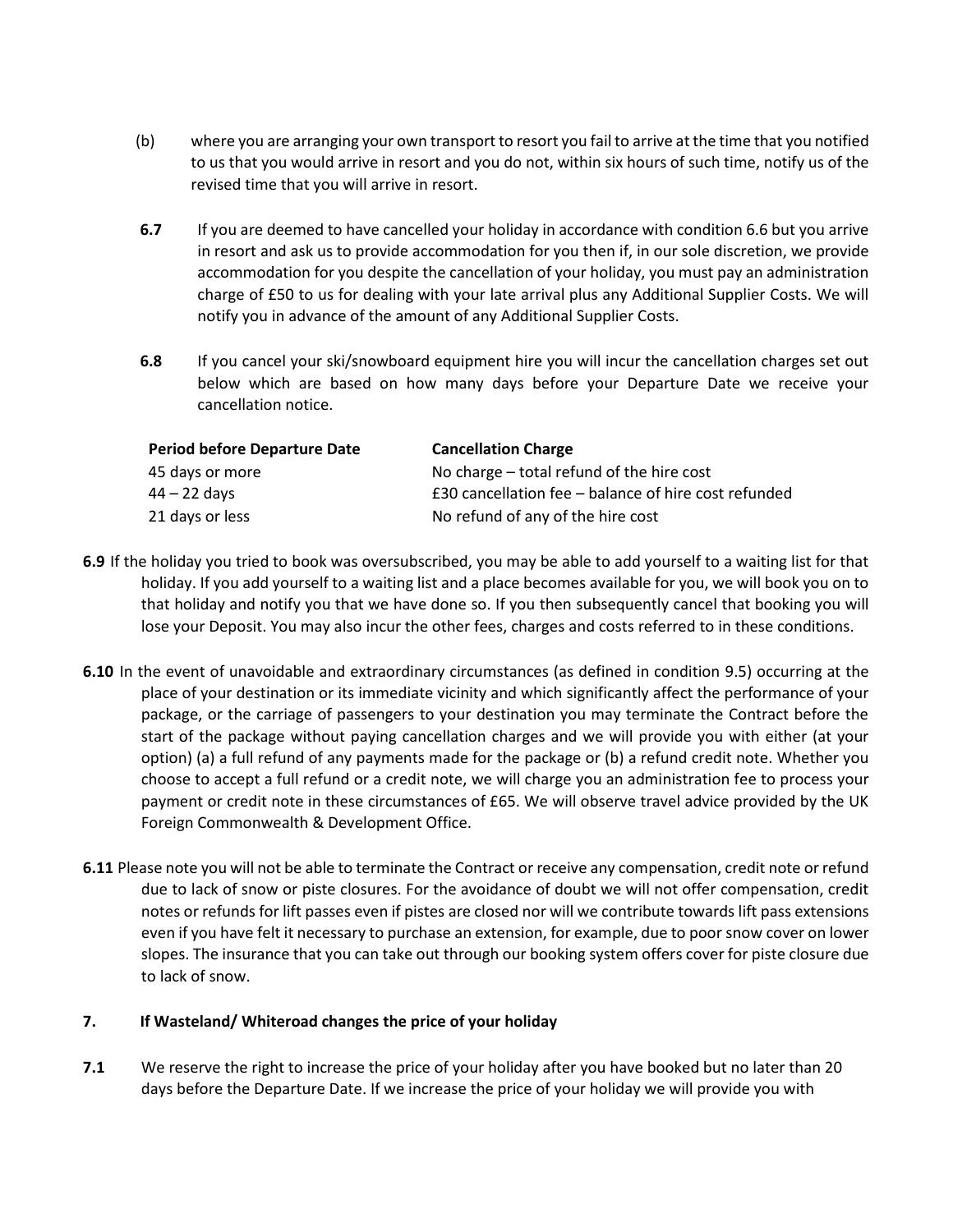justification and a calculation of how the increase has been calculated. Any increase to your holiday price will only be made solely to allow for increases which are a direct consequence of:

- (a) changes in the price of the carriage of passengers resulting from changes to the cost of fuel or other power sources;
- (b) changes in the level of taxes or fees imposed by third parties including tourist taxes, landing taxes or embarkation or disembarkation fees at ports and airports; or (c) changes in exchange rates relevant to the package.
- **7.2** We will absorb, and you will not be charged for, any increase equivalent to 2% of the price of your travel arrangements, which excludes insurance premiums and any amendment charges. You will be charged for the amount over and above that. If this results in an increase equivalent to more than 8% of the price of your travel arrangements, you will have the option of either (a) accepting the proposed changes or (b) cancelling the Contract without paying cancellation charges. If you cancel the Contract pursuant to this condition 7.2, you will have the option of (a) where this is offered by us - accepting a substitute holiday (we will refund any price difference if the alternative is of a lower value); (b) where this is offered by us - accepting a credit note or; (c) receiving a refund of all payments made by or on behalf of you. Should you

decide to cancel: (1) you must do so within the time period shown on your final invoice and (2) we will provide a refund of insurance premiums paid to us if you can show that you are unable to transfer or reuse your policy.

**7.3** Should the price of your holiday go down due to the cost changes mentioned above, then any refund due will be paid to you. We will deduct from this refund our administrative expenses incurred. Please note that travel arrangements are not always purchased in local currency and some apparent changes have no impact on the price of your travel due to contractual and other protection in place.

## **8. If Wasteland/ Whiteroad makes changes to your holiday (other than price)**

- **8.1** It is a condition of your booking that we are able to make changes to any aspect of your booking. If the change is insignificant, we will ensure that you are notified about it. Examples of insignificant changes include alteration of your outward/return travel times by less than 12 hours, change of ski school times, change of accommodation type, size, location or room allocation where it is foreseeable that such changes would have no material impact on the enjoyment of the holiday overall, changes of carriers, changes between London, Ebbsfleet and Ashford stations and between Dover/Folkestone ports. These changes are only examples and there may be other changes that constitute insignificant changes. You are not entitled to any reduction on your Total Holiday Costs or any other kind of compensation nor can you cancel your holiday if we make changes that are insignificant.
- **8.2** If we make any significant changes to your holiday we will contact you and you will have the choice of either (a) accepting the change; (b) accepting a credit note (if we offer one); (c) a full refund of any payments made for the package or (d) accepting an alternative holiday where we offer you one (we will refund any price difference if the alternative is of a lower value). If the change is because of unavoidable and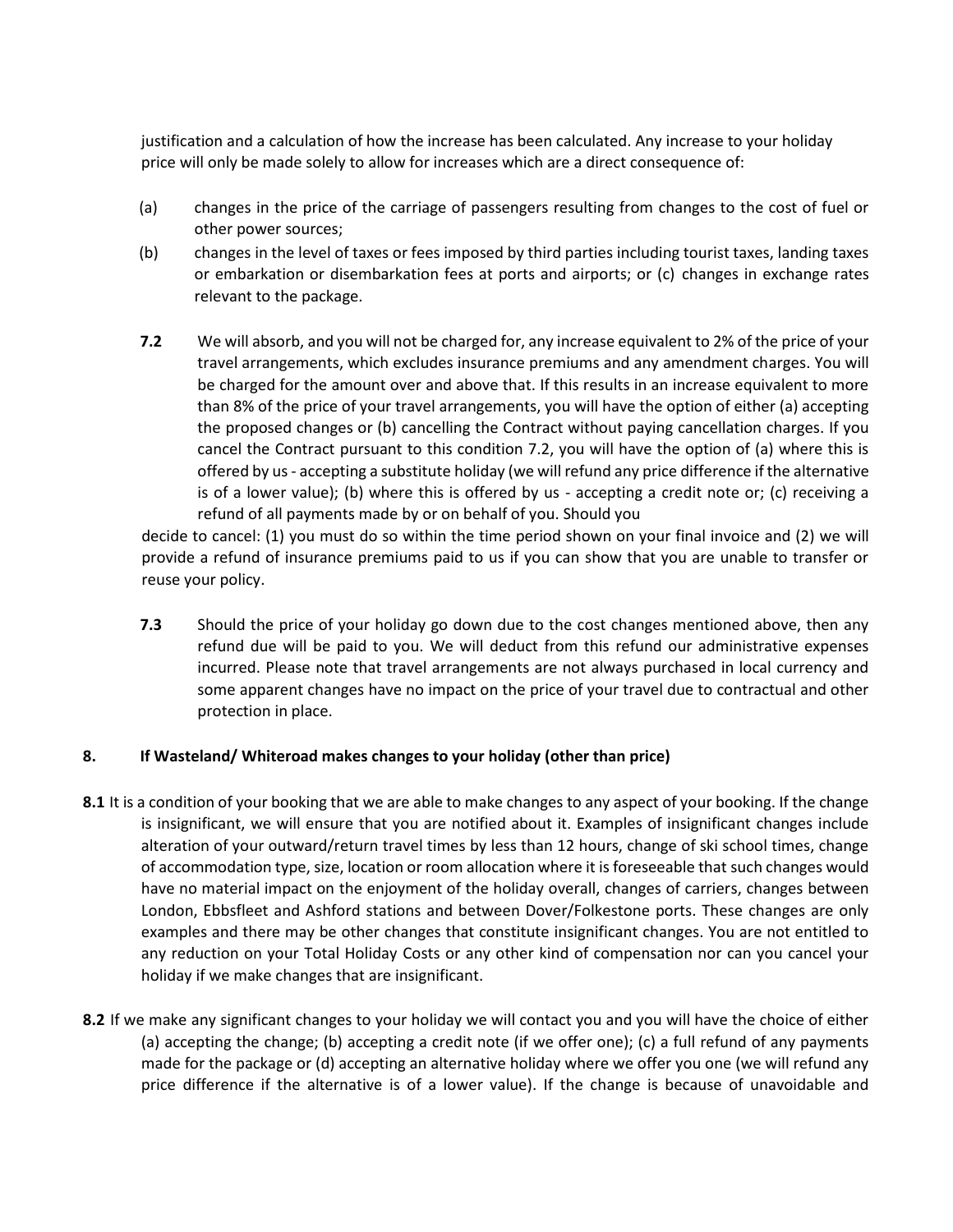extraordinary circumstances and you choose to accept either a full refund or a credit note, we will charge you an administration fee to process your payment or credit note of £65. We will tell you the procedure for making your choice. Please read any notification of changes carefully and respond promptly because if you do not respond to us within the timescale given your booking may be cancelled.

**8.3** If you choose to accept a refund we will pay compensation as detailed below except where the significant change is due to unavoidable and extraordinary circumstances.

| Period before Departure Date when we notify you | Compensation payable per person |
|-------------------------------------------------|---------------------------------|
| More than 56 days                               | Nil                             |
| $56 - 43$ days                                  | £5                              |
| 42 – 29 days                                    | £9                              |
| 28 days or less                                 | f14                             |

The compensation that we offer does not exclude you from claiming more if you are entitled to do so.

#### **9. Cancellation of the booking by Wasteland/ Whiteroad Ski**

- **9.1** We aim to provide your holiday as booked but we reserve the right to cancel your booking in any circumstances.
- **9.2** We may cancel your booking because you have not paid us the balance of your holiday price on time. In these circumstances you would lose the Deposit and not be entitled to any refund or compensation from us.
- **9.3** We may cancel your booking when there are not enough people booked and we have notified you of the minimum number required. In these circumstances we will let you know based on the duration of your holiday as follows:

| Duration of your package | <b>Notice of cancellation</b>  |
|--------------------------|--------------------------------|
| More than 6 days         | 20 days before Departure Date  |
| Between 2 and 6 days     | 7 days before Departure Date   |
| Less than 2 days         | 48 hours before Departure Date |

- **9.4** We may also cancel your booking if we are prevented from performing the Contract because of unavoidable and extraordinary circumstances and we notify you of the termination of the Contract without undue delay before the start of the package.
- **9.5** "**Unavoidable and extraordinary circumstances**" means a situation beyond our control the circumstances of which could not have been avoided even if all reasonable measures had been taken. Such circumstances will usually include, but are not limited to, warfare, other serious security problems such as terrorism, significant risks to human health such as the outbreak or potential outbreak of a serious disease at the travel destination, the inability of or serious restriction on airlines to operate flights or coach companies to operate coaches or significant restriction on the free movement of individuals between the UK and the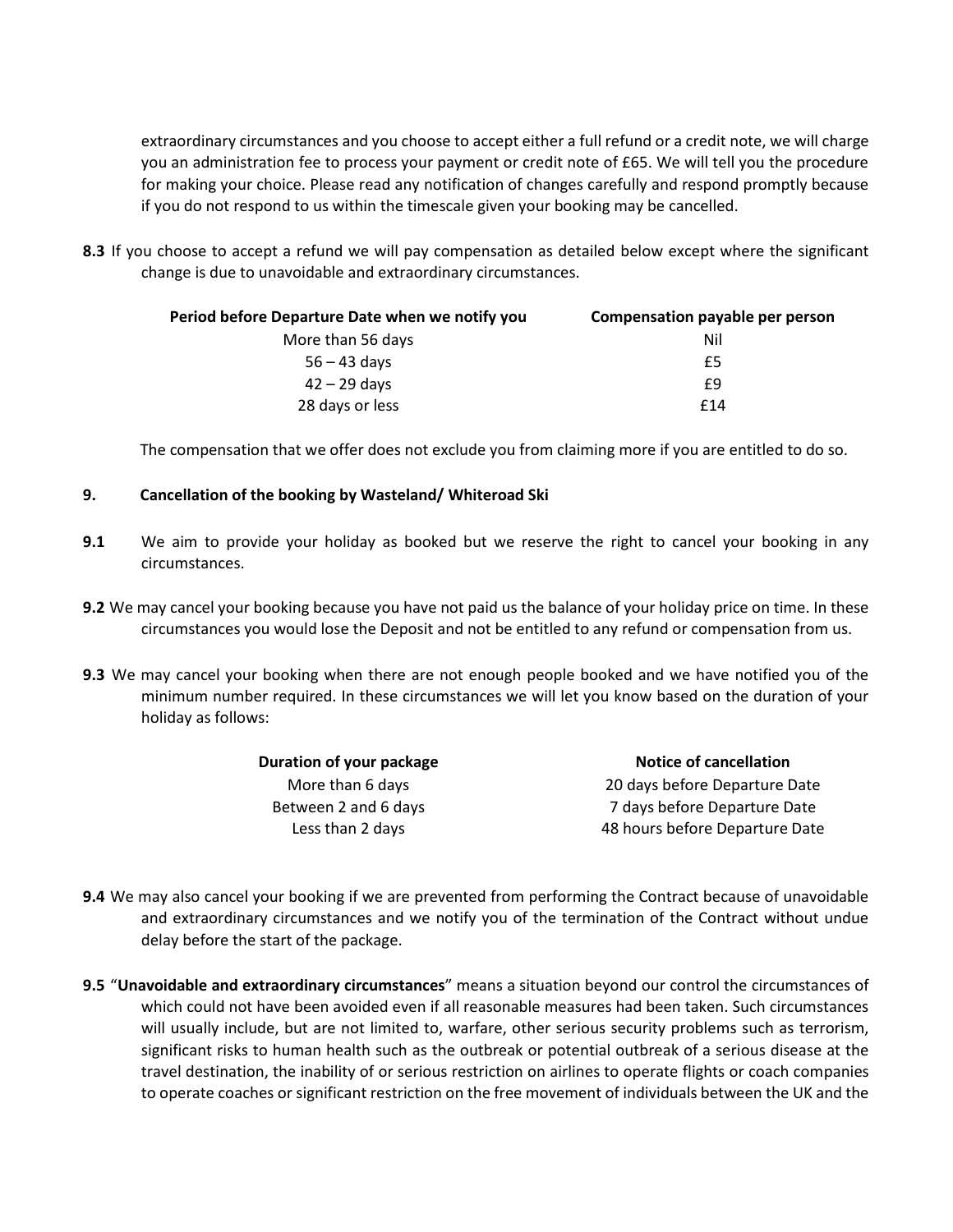members of the European Union arising out of or in connection with the UK's decision to leave the European Union, or natural disasters such as floods, earthquakes or weather conditions which make it impossible to travel safely to the destination as agreed in the Contract.

- **9.6** If we cancel your holiday (other than because you have not paid us on time or for some other reason that is your fault) you can either (a) accept a credit note (if we offer one); (b) receive a full refund of any payments made for the package or (d) accept an alternative holiday where we offer you one (we will refund any price difference if the alternative is of a lower value). If the cancellation is because of unavoidable and extraordinary circumstances and you choose to accept either a full refund or a credit note, we will charge you an administration fee to process your payment or credit note of £65.
- **9.7** In the event a refund is paid to you, we will pay compensation as detailed below except where we cancel for the reasons and in the manner set out in conditions 9.3 or 9.4.

| Period before Departure Date when we cancel | Compensation payable per person |
|---------------------------------------------|---------------------------------|
| More than 56 days                           | Nil                             |
| $56 - 43$ days                              | £5                              |
| $42 - 29$ days                              | £9                              |
| 28 days or less                             | f14                             |

The compensation that we offer does not exclude you from claiming more if you are entitled to do so.

## **10. Coach Travel**

- **10.1** Subject to condition 10.7, where coach travel is included in the package we will arrange all the timings and pick up points as agreed with your group leader and the specific coach company. It is your responsibility to arrive at your departure point in good time - our coaches are on tight schedules and will not wait for latecomers. If you do miss your coach you are responsible for the cost and organisation of your onward journey.
- **10.2** Our coaches have limited luggage space and therefore all passengers must adhere to our strict baggage allowance rules. Each passenger is permitted one main bag to go in the hold and one small bag to carry on board. Your main bag must be soft shell (hard shell cases will be refused). Should you exceed the baggage allowance, we reserve all rights to leave the luggage at the departure location.
- **10.3** We will make appropriate arrangements for a limited number of skis or snowboards to be carried by each coach. Only those passengers who have pre-booked slots of equipment carriage through the online booking system will be permitted to carry skis or snowboards on holiday.
- **10.4** Anyone carrying ski or snowboard boots must ensure they are packed within their main hold bag and not in a separate boot bag.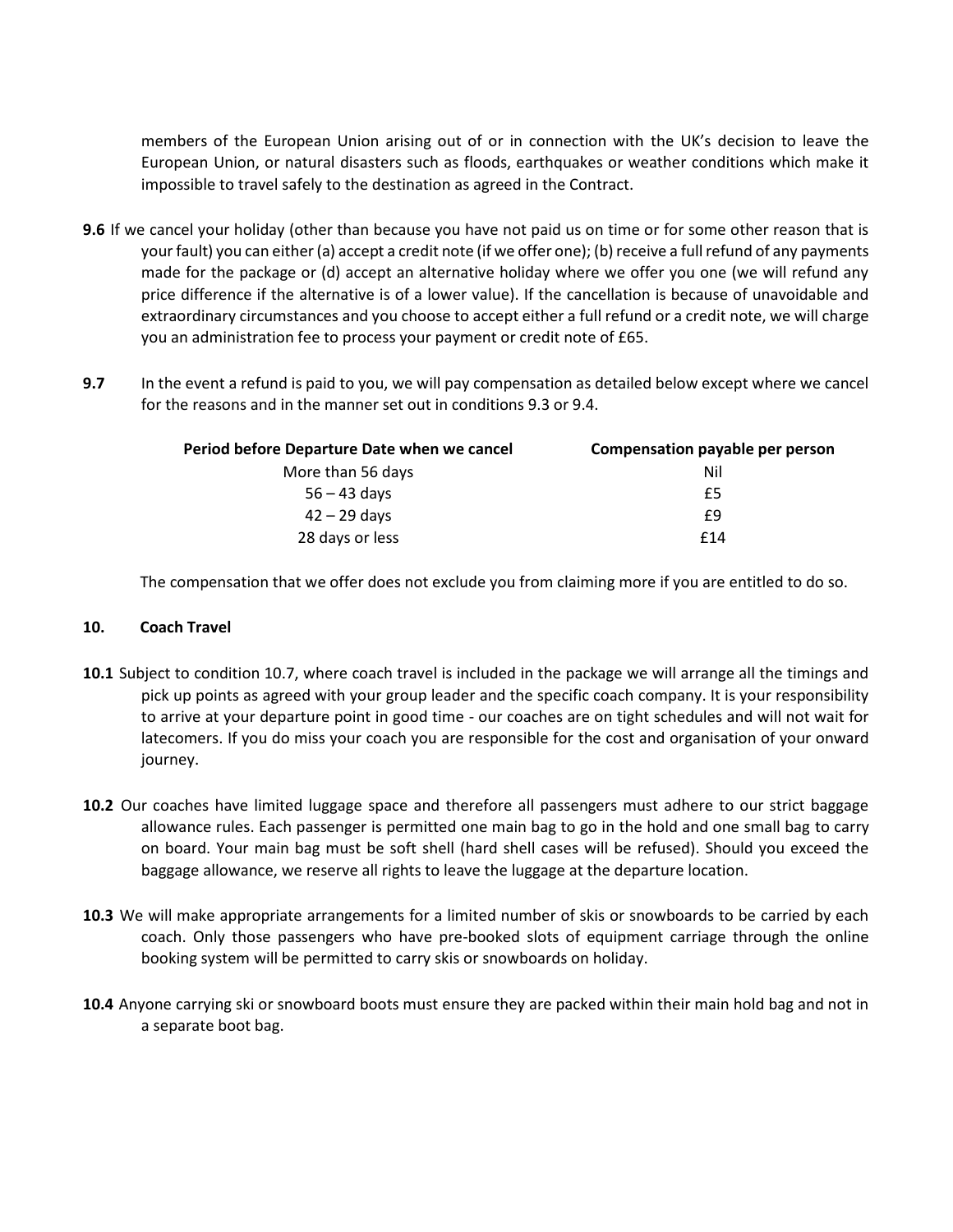- **10.5** You are fully responsible for your own baggage at all times, even if a rep or driver loads this for you. While in transit you must ensure that your baggage is loaded and unloaded onto the correct vehicle at the correct time.
- **10.6** Coach travel itineraries contain estimated times only and we cannot be responsible for changes to itineraries as a result of changes that arise beyond our control.
- **10.7** We arrange coach travel based on agreed contract numbers provided by your group leader. If actual booked numbers do not reach the agreed contract numbers then Wasteland/ Whiteroad reserves the right to cancel the provision of coach travel and you will need to make your own arrangements (at your cost) to travel to resort. In these circumstances, Wasteland/ Whiteroad will reimburse the costs of coach transport to and from resort from the payments you have made to us or which you owe us.
- **10.8** Wasteland/ Whiteroad engages coach operator suppliers to supply the coaches and drivers. Wasteland/ Whiteroad is not responsible for the negligent acts or omissions of the coach operator suppliers and/or such suppliers' staff.

## **11. Wasteland/ Whiteroad's liability to you**

- **11.1** You must inform us without undue delay of any failure to perform or improper performance of the travel services included in this package. If any of the travel services included in your package are not performed in accordance with the Contract, or are improperly performed, by us or the travel service suppliers, and this has affected the enjoyment of your travel arrangements, you may be entitled to an appropriate price reduction or compensation or both.
- **11.2** Our liability, except in cases involving death, injury or illness, shall be limited to a maximum of three times the cost of your travel arrangements. Our liability will also be limited in accordance with and/or in an identical manner to
	- (a) the contractual terms of the companies that provide the travel services that make up your package. These terms are incorporated into this booking; and
	- (b) any relevant international convention, for example the Montreal Convention in respect of travel by air, the Athens Convention in respect of travel by sea, the Berne Convention in respect of travel by rail and the Paris Convention in respect of the provision of accommodation, which limit the amount of and conditions under which compensation can be claimed for death, injury, delay to passengers and loss, damage and delay to luggage. We are to be regarded as having all benefit of any limitation of the extent of or the conditions under which compensation is to be paid under these or any conventions.
	- **11.3** You can ask for copies of the travel service contractual terms, or the international conventions referred to in condition 11.2.
	- **11.4** We shall have no liability where the cause of the failure to provide, or failure in, your holiday or any death or personal injury you may suffer is not due to any fault on our part or that of our agents or suppliers, because it is either attributable to you, another member of your Group or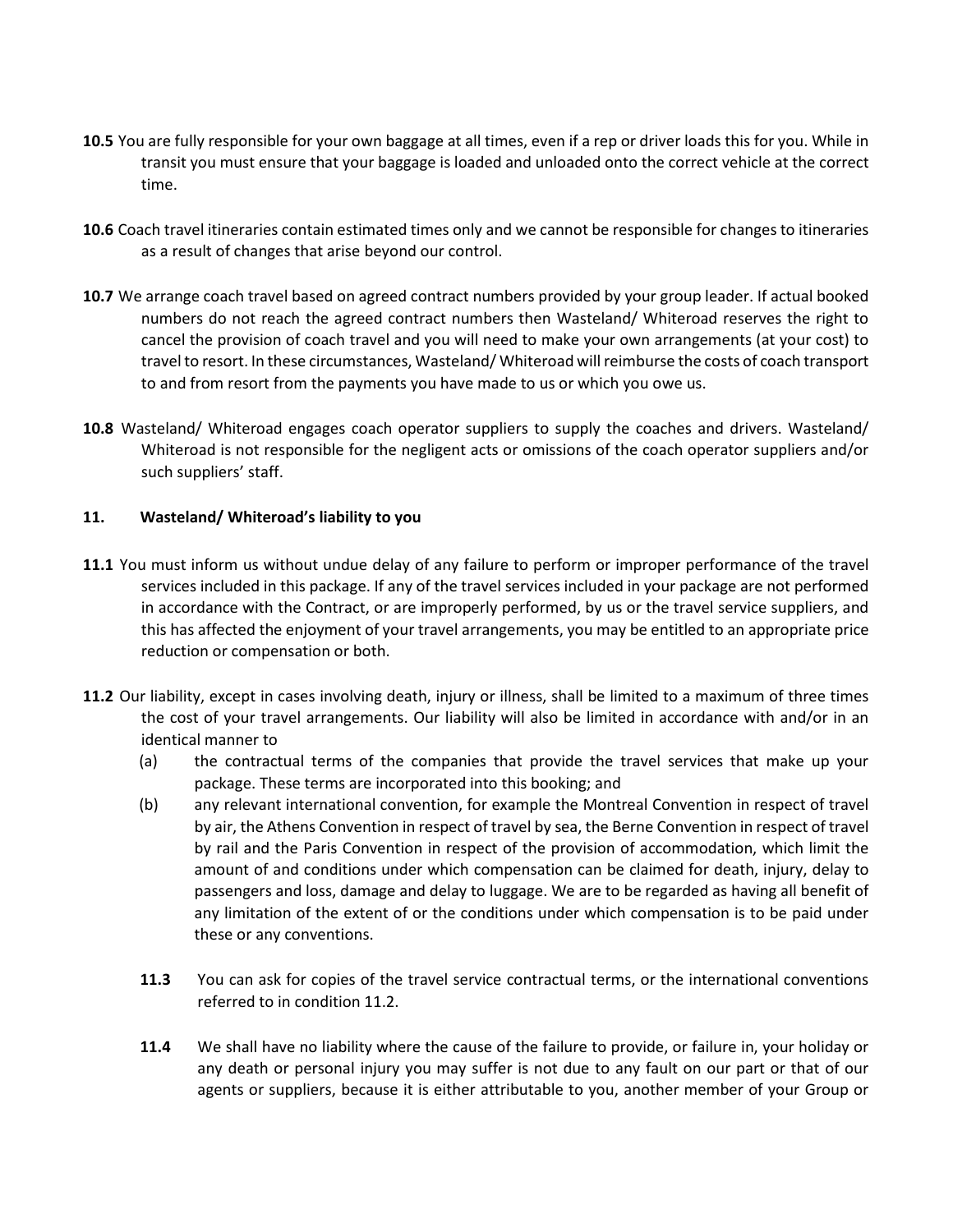attributable to someone unconnected with your holiday and is unforeseeable or unavoidable, or is attributable to our employees, agents, subcontractors and suppliers and their staff whilst acting outside the scope of their employment, or is due to information, however obtained, from outside sources such as independent third party websites, or is due to unusual or unforeseeable circumstances beyond our control, the consequences of which could not have been avoided even if all due care had been exercised, or an event which neither we, nor our agents or suppliers could have foreseen or forestalled, or related to any consequential loss not directly connected to the Contract.

- **11.5** If it is impossible to ensure your return as scheduled due to unavoidable and extraordinary circumstances, we will bear the cost of necessary accommodation, if possible, of equivalent category, for a maximum of three nights. The limit doesn't apply to persons with reduced mobility and any person accompanying them, pregnant women or persons in need of specific medical assistance, provided that you notified us of these needs at least 48 hours before the start of your holiday.
- **11.6** NB this entire condition 11 does not apply to any separate contracts that you may enter into for excursions or activities whilst on holiday.
- **11.7** You must assist us in recovering from any third party any sums which may compensate us for any sums we pay you. In particular you are obliged to assign to us any rights that you may have against any other person whose acts or omissions have caused or contributed to our legal liability to pay you compensation. You must also provide us with all assistance we may reasonably require.
- **11.8** You must make a claim under your insurance policy's legal expenses or other appropriate section. You must show us proof that your insurance company has received your claim and, if you get back the cost of legal or other expenses, you must repay us any money we have spent in helping and/or compensating you.
- **11.9** Should you become ill while on holiday you must, in addition to reporting your illness to our representative, consult a local doctor and also consult your GP upon your return to the UK. Should you then wish to make a claim against us as a result of that illness you must provide us with details of both

the local doctor who you saw and your GP together with written authority for us to obtain a medical report from both these doctors.

**11.10** Wasteland/ Whiteroad accepts no responsibility for any loss or damage to your luggage. We urge you to take out appropriate insurance to cover the cost of loss or damage to your belongings.

# **12. Insurance**

**12.1** It is a condition of booking with us that you and all other members of your Group will have obtained adequate and valid specialist winter sports travel insurance (for the entire duration of your holiday) at the latest by the Departure Date.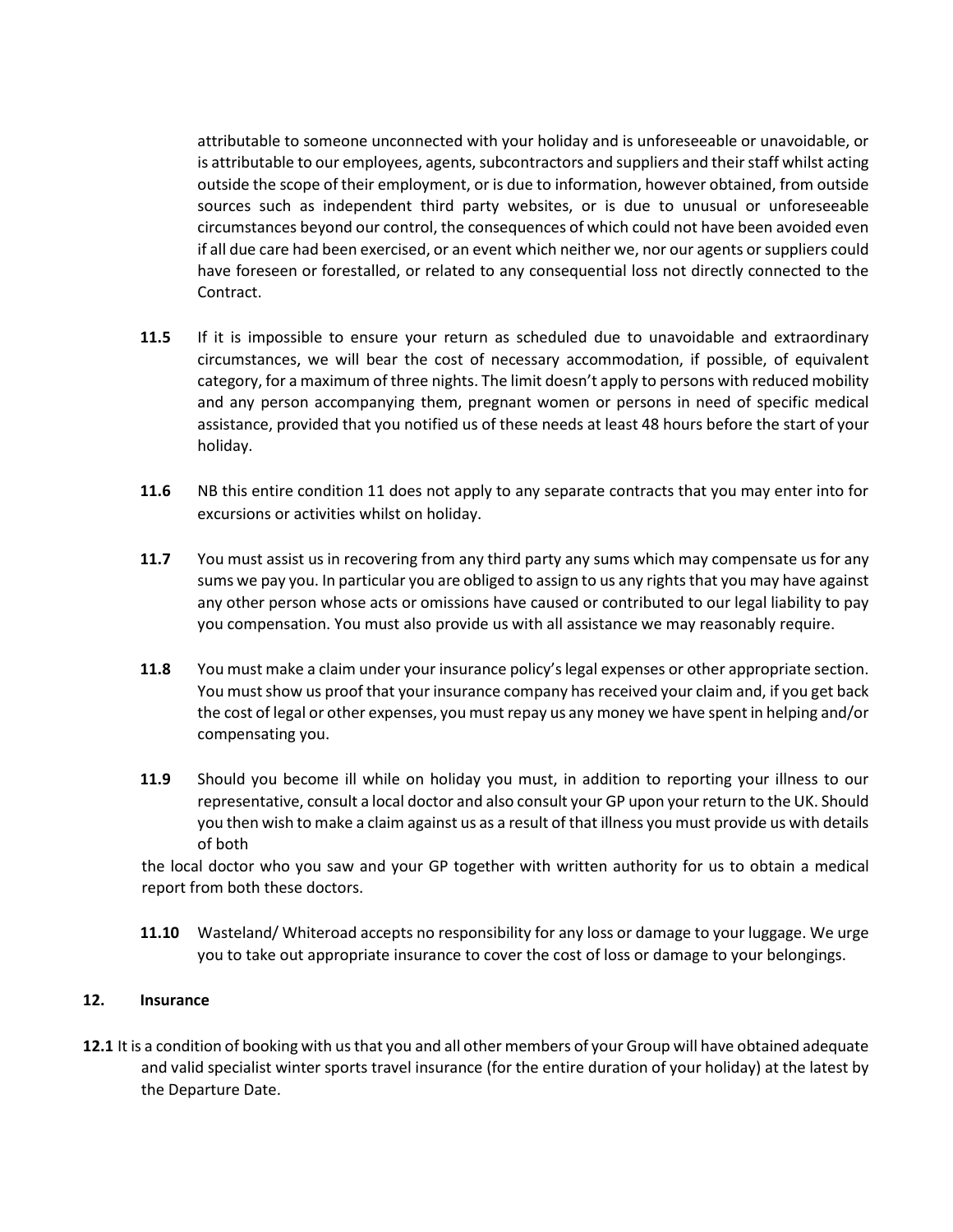- **12.2** You can take out one of Wasteland/ Whiteroad's specialist winter sportsinsurance policies provided by Union Reiserversicherung AG (the insurer) and underwritten by Travel Insurance Facilities Plc (**URV Travel Insurance Cover**) through our booking system. Wasteland/ Whiteroad is the Appointed Representative of Rush Insurance Services Limited. Wasteland/ Whiteroad has no responsibility for handling any claims or for paying out any money due to you under the URV Travel Insurance Cover.
- **12.3** Further information about Wasteland/ Whiteroad's specialist winter sports policies can be found here[:](https://booking.wastelandski.com/media/project_wbb/document/wasteland-ski-pw-2017-2018-final-v3.pdf) [https://booking.wastelandtravel.com/media/project\\_wbb/document/wasteland-travel-booking](https://booking.wastelandtravel.com/media/project_wbb/document/wasteland-travel-booking-conditions-2021_-_22.pdf)conditions-2021 - 22.pdf. Please read the policies carefully because, apart from anything else, they contain exclusions that you may feel do not provide you with the cover that you need. Please note that the policies only provide cover for UK, Eire and Channel Islands residents.
- **12.4** If you choose to take out one of Wasteland/ Whiteroad's specialist winter sports policies you will have a 14 day cooling off period from the date of booking during which time you can cancel your policy by sending an email to the following address: customerservice@whiteroad.co.uk telling us that you wish to cancel your policy. If you cancel within the 14 day cooling off period your premium will be refunded to you unless condition 12.5 applies.
- **12.5** Your premium will not be refunded once the 14 day cooling off period has expired or if, during the 14 day cooling off period, you have already started travelling on your holiday or you have already made a claim on your policy before cancelling it.
- **12.6** If you decide not to take out one of Wasteland/ Whiteroad's specialist winter sports policies you must take out insurance from someone else that provides equal to or greater cover than that provided by the URV Travel Insurance Cover.

## **13. Damage Deposit (prepaid to WhiteRoad online – not applicable to everyone)**

- **13.1** Depending on your accommodation, you may have to pay a deposit for any damages (see condition 13.6) that you cause or which may be caused by other individuals in resort at the same time as you and on account of any other costs referred to in condition 13 **(Damage Deposit).** Your Damage Deposit, the value of which will be notified to you on the Booking Form, will be pooled with the Damage Deposits of everyone else staying in the same resort as you during your holiday in accommodation arranged by Wasteland/ Whiteroad. If any damage occurs and Wasteland/ Whiteroad is liable to pay for the damage then the Damage Deposits will be dealt with in accordance with the conditions below.
- **13.2** If we are unable to identify the likely individual(s) who caused the damage or the apartment(s) within which such individual(s) is staying or if we are unable to identify the university of such individual(s) then we will take the cost of the damage from the Damage Deposits pooled with all of the individuals in resort on Wasteland/ Whiteroad holidays at the time the damage occurred.
- **13.3** If it is likely that the damage was caused by an individual(s) from a university that we can identify but we cannot identify the name of such individual(s) or the apartment(s) within which such individual(s) is staying then we will take the cost of the damage from the Damage Deposits pooled with all of the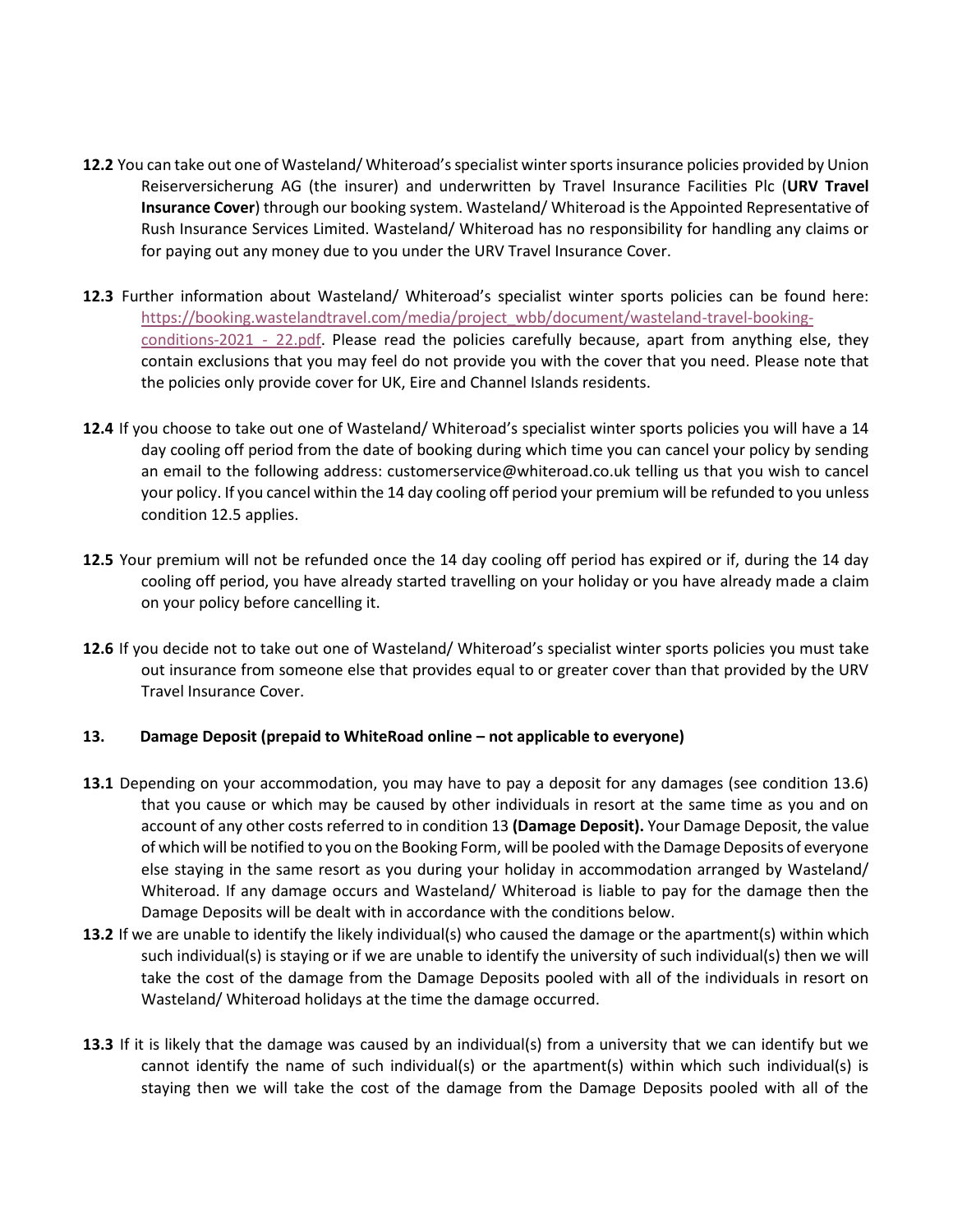individuals from the relevant university in resort on Wasteland/ Whiteroad holidays at the time the damage occurred. If these Damage Deposits are not large enough to cover the damage costs then we will take the balance from the Damage Deposits pooled with all of the individuals in resort on Wasteland/ Whiteroad holidays at the time the damage occurred.

- **13.4** If it is likely that the damage was caused by an individual(s) staying in an apartment(s) that we can identify but we cannot identify the name of the individual(s) within the relevant apartment(s) then we will take the cost of the damage from the Damage Deposits pooled with all the individuals from the relevant apartment(s). If these Damage Deposits are not large enough to cover the damage costs then we will take the balance from the Damage Deposits paid by members of the same university as that individual(s) staying in the relevant apartment(s). If the Damage Deposits paid by members of the relevant university are not large enough to cover the damage costs then we will deduct the balance from the Damage Deposits paid by all the individuals in resort on Wasteland/ Whiteroad holidays at the time the damage occurred.
- **13.5** If it is likely that you caused the damage you are liable to pay for all the costs associated with the damage. We will take the amount of these costs from the Damage Deposit that you have paid us. If the amount of these costs is more than the amount of the Damage Deposit that you have paid then we will either pursue you for the balance of these costs or (at our option) we will deduct the balance of these costs from the pool of the Damage Deposits of the individuals staying in your apartment. If the pool of the Damage Deposits of the people staying in your apartment is not large enough to cover the costs then we will deduct the balance of these costs from the Damage Deposits that members of the same university as you have paid. If the Damage Deposits paid by members of the same university as you are not large enough to cover the costs then we will deduct the balance from the Damage Deposits paid by individuals in resort at the time you caused the damage.
- **13.6** "Damages" that we can claim are all the damages that Wasteland/ Whiteroad is liable to pay together with any costs that we incur or are liable to incur as a result of our reasonable approach to dealing with damage issues including, without limitation, any damage to, cleaning of or rubbish removal from coaches, transfer vehicles, ferries or anywhere in resort such as your apartment or communal areas within and around the apartment blocks. This also covers damage to, cleaning of or rubbish removal from private businesses, residential property, public and private areas, group leader deficits, and complaint fines including noise complaints, behaviour fines, agency management attendance and extra security/Medics/ Stewards deemed necessary by us for your safety and the safety of the other members of your university and lost, unaccountable or damaged apartment contents or keys. We are also entitled to deduct any other amounts owed to us by you or other members of your Group from the Damage Deposits including, without limitation, any unpaid balance that you owe us, any amendment charges and any administration charges.
- **13.7** Certain resort suppliers may insist that you allow them to take payment from your credit card or leave a cash deposit with them to cover damage that you / an individual(s) staying in your apartment may make e.g. your accommodation provider may not release room keys to you unless you leave a cash deposit with them. If a resort supplier retains any payment from you because of damage that you or another individual(s) in your apartment has caused please notify us so that we can make sure that you are not charged twice for the same damage.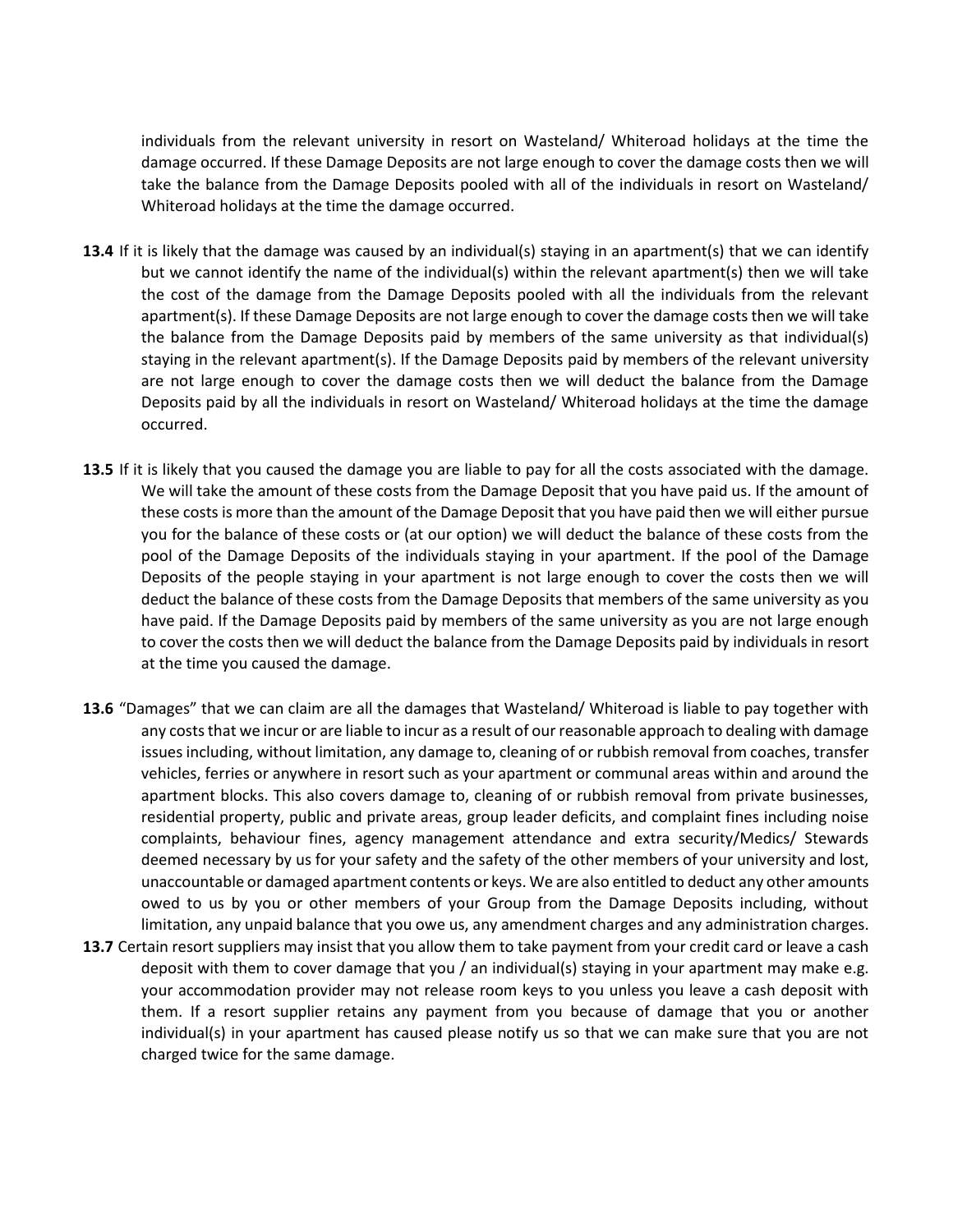- **13.8** After your holiday has ended we will send you an email that contains details of the amount of Damage Deposit that will be refunded to you and how you can reclaim the refund. **You must claim your refund within 42 days of receiving our email failing which you will lose your right to any refund of your Damage Deposit**.
- **13.9** We reserve the right to deduct an administration charge of up to £5 per person for arranging the return of a Damage Deposit. Any Damage Deposits that are returned will be returned to the card that the Main Booker used to make the first payment online. It is the Main Booker's responsibility to ensure that this card is functioning appropriately. If it is not, for example, because it has expired, we will need written notification from the Main Booker of the new card details and we will deduct an administration charge of £5 from the amount of Damage Deposit that we return for dealing with the administration around the card not functioning. If you wish to reclaim your Damage Deposit into an international bank account you are liable for the costs of the international bank transfer.
- **13.10** Where we deduct damage costs from Damage Deposits we reserve the right to levy an administration charge for each deduction we make of 20% of the value of the damage costs.
- **13.11** Where we, in our reasonable opinion, need to investigate a damage claim and/or contest the level of a damage claim being brought by a third party, for example, a local agency, the mayor's office or the Gendarmerie, we will charge a minimum of £200 by way of an administration charge for the work that we do investigating and/or contesting the claim. If we spend significant time investigating and/or contesting a damage claim we may charge up to £1000 by way of an administration charge for the work that we do investigating and/or contesting the claim (based on an hourly rate of £50 per hour per member of our staff involved) however we will not charge more than £400 unless the value of the damages claim is in excess of £2000.
- **13.12** You can opt out of the pooled Damage Deposit system by emailing customerservice@whiteroad.co.uk within 5 days of making your booking. When you are not part of the pooled Damage Deposit system, you will most likely be asked to pay up to 250 euros cash per person on arrival in the resort directly to the local accommodation agency.
- **13.13** If you cause damage or if you are staying in an apartment within which another individual is staying who causes damage then you must pay for the costs of such damage while you are still in resort if we ask you to. If you fail to pay for the damage costs in resort when we ask you to then, without limiting our rights to recover payment from you, we may cancel your holiday arrangements immediately without any liability on our part. In these circumstances you will be required to leave the accommodation or other service and we will have no responsibility to find alternative accommodation or transport for you. We will not make any refunds to you or cover any expenses that you may incur as a result of us cancelling your holiday in these circumstances.
- **13.14** If you hire any items from us or our suppliers including, without limitation, helmets or clothing and you fail to return them to us or to our suppliers on time, you will be responsible for the replacement costs of the relevant items. We may deduct the cost of these items from your Damage Deposit.
- **13.15** The prices that we set for your holiday are based on an agreed number of individuals from your university booking holidays with us. These numbers are agreed between us and your university in advance of us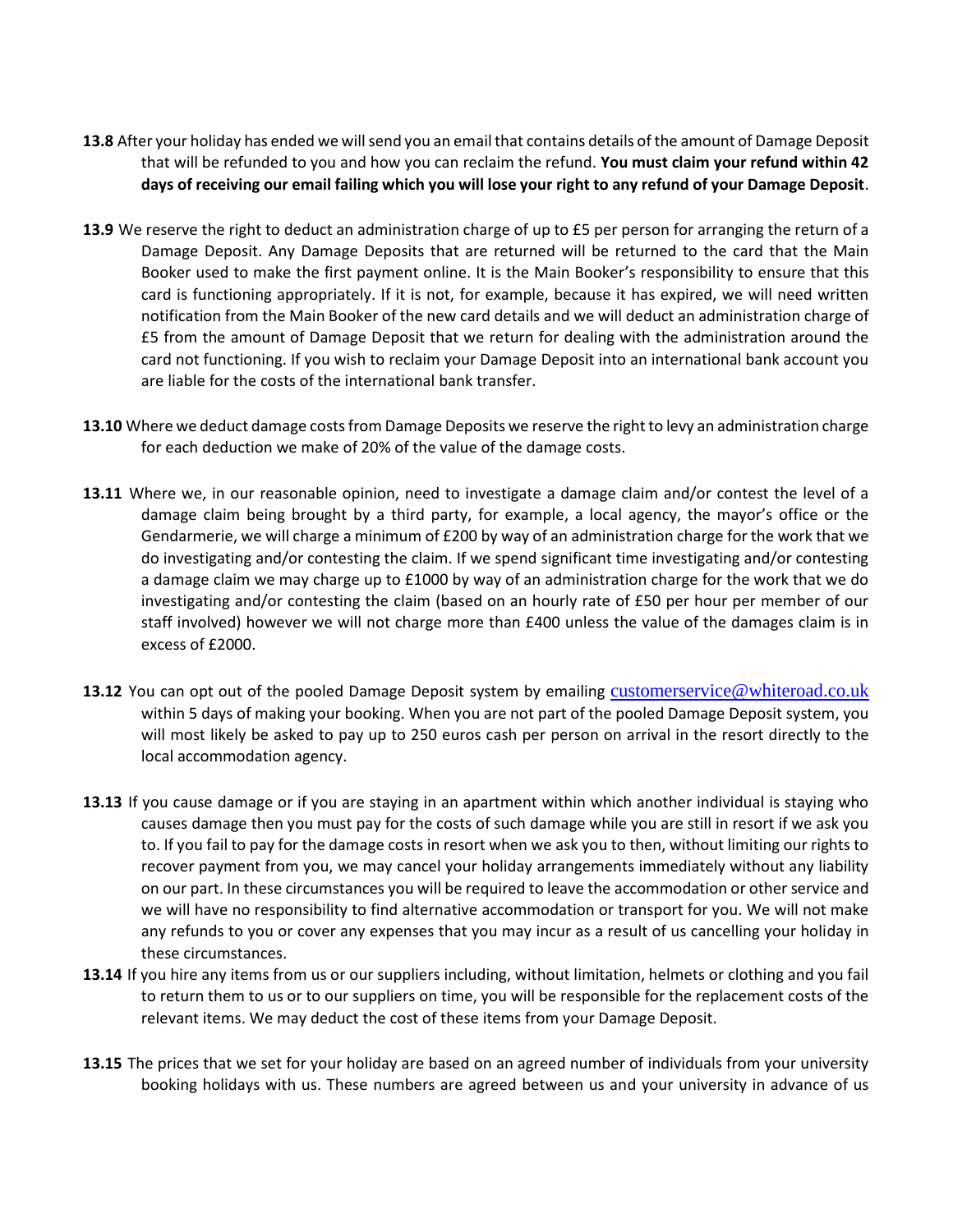advertising the holidays. If the number of individuals from your university that book holidays with us is below the numbers that your university has agreed with us, we will charge supplements for empty bed or empty coach seats. We may recover these supplement charges from your Damage Deposit and from the Damage Deposits paid by the other members of your university that travel with you.

- **13.16** If the group leader of your university fails to pay us any amounts they owe us when due, we may deduct the outstanding amounts from your Damage Deposit.
- **13.17** If you owe us any amendment charges, cancellation fees or administration charges we may deduct these amounts from your Damage Deposit or from any other payments (including refunds) that we may owe you.
- **13.18** If a damage deposit is not taken prior to travel, the accommodation supplier will take a pre-authorisation from your credit card on arrival. If there are any cleaning/ damage charges, you must contest this directly with the supplier in resort.

#### **14. Accommodation**

- **14.1** We have carefully selected all of the resorts and accommodation on the basis that they are suitable for our customers. Apartment provisions vary from one residence to another and it should not be assumed that your package includes elements such as bed linen, towels or cleaning materials. You should always check what is included in your holiday on your Booking Form and prior to travel.
- **14.2** Unless specified at the time of booking all packages are based on full occupancy of apartments and this can sometime necessitate two persons sharing a double bed.
- **14.3** Keys to access your apartments are not available until 1700hrs on the day of arrival and then rooms must be vacated by 0900hrs on the final day of your accommodation booking. When vacating rooms they must be cleaned and left in the same state as you were given them.
- **14.4** You are responsible for paying any charges for cleaning, damages and/or breakages prior to departure from resort. On arrival it is your responsibility to report any pre-existing damage and maintenance issues with your apartment directly to the person on reception at your accommodation or relevant real estate agency and you must retain a copy of your report. You must not rely on Wasteland/ Whiteroad representatives to do this. Reporting any such damage to a Wasteland/ Whiteroad representative will not obviate your responsibility.
- **14.5** We arrange accommodation for you based on the expected booked numbers provided by your group leader. If actual booked numbers do not reach the expected booked numbers then Wasteland/ Whiteroad reserves the right to alter the accommodation that you selected when you made your booking.
- **14.6** Wasteland/ Whiteroad engages accommodation suppliers to supply the accommodation. Wasteland/ Whiteroad is not responsible for the negligent acts or omissions of the accommodation suppliers and/or such suppliers' staff.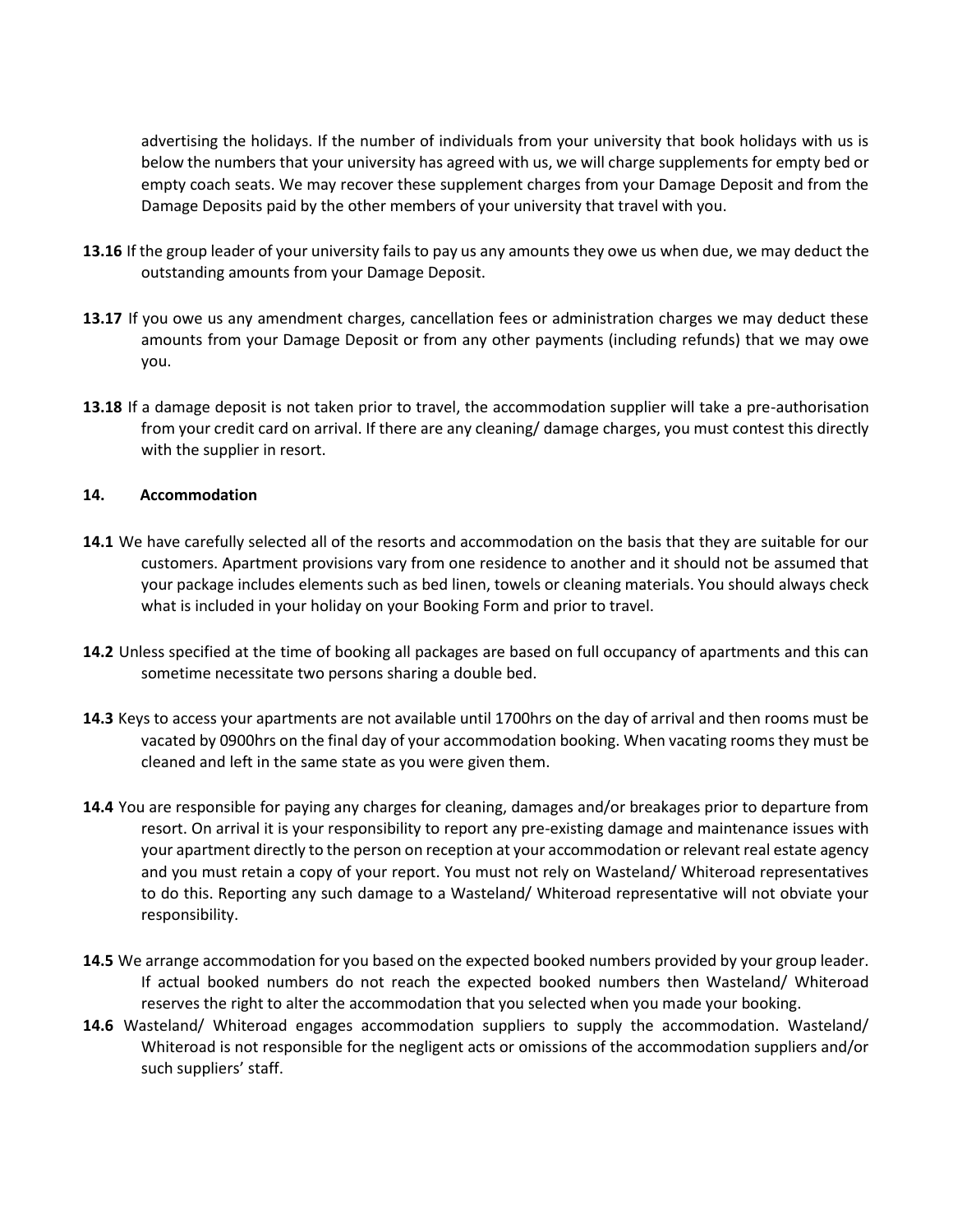#### **15. Behaviour**

- **15.1** If in our reasonable opinion or in the reasonable opinion of any other person in authority (for example an accommodation owner or manager, a coach driver, or a Wasteland/ Whiteroad employee), you behave in such a manner that cause or appears likely to cause danger, upset, annoyance or distress to any third party or damage to property, we may terminate your holiday arrangements immediately without any liability on our part. In these circumstances you will be required to leave the accommodation or other service and we will have no responsibility to find alternative accommodation or transport for you. We will not make any refunds to you or cover any expenses that you may incur as a result of us cancelling your holiday in these circumstances.
- **15.2** Please be aware that the booking conditions of the supplier will normally state that your holiday arrangements can be terminated, with no refund, if the behaviour of your party falls below an acceptable standard. Suppliers will also often require you to pay for any damage you cause to the accommodation or services in resort. We are under no obligation to you if any event such as this occurs. You agree to indemnify us for the full amount of any claim (including all legal costs) made against us by the supplier or any third party as a result of your conduct.

Occasionally, our suppliers may require you to pay an advance damage deposit when placing a booking or otherwise prior to your arrival in resort. Where applicable, the advance damage deposit will be returned to you in full, by the supplier, once your holiday has come to an end and the Supplier is satisfied that no damage has been caused to the property.

- **15.3** Drugs We operate a zero tolerance policy to all those who are found in possession of illegal drugs. Any such persons will be reported to the relevant authorities and their holiday will be terminated. This applies to any substance or practice which is illegal either in the United Kingdom or in your country of destination, even if the substance or practice is not illegal in the country in which it is found by Wasteland/ Whiteroad staff. Any person found to be severely intoxicated, whether by illegal or legal drugs, or alcohol, will not be permitted to travel on our supplier's transportation or to attend organised events or activities, and no compensation will be provided.
- **15.4** Transport You must at all times observe and follow the rules and regulations set out by us and our transport operators. You must be seated with your seat belt on at all times while travelling on board any coach. The consumption of alcohol is not permitted at any time while on board any coach. If when arriving to either the coach or the ferry port you are deemed to be drunk by a member of our staff or a member of staff of one of our suppliers you will not be allowed to board either form of transport. All passengers travelling by coach will be responsible for ensuring that their luggage is loaded and off-loaded at the correct points.
- **15.5** You must follow Wasteland/ Whiteroad's guidelines on resort safety including drinking responsibly and being aware and mindful of the dangers inherent in ski resorts.

## **16. Complaints**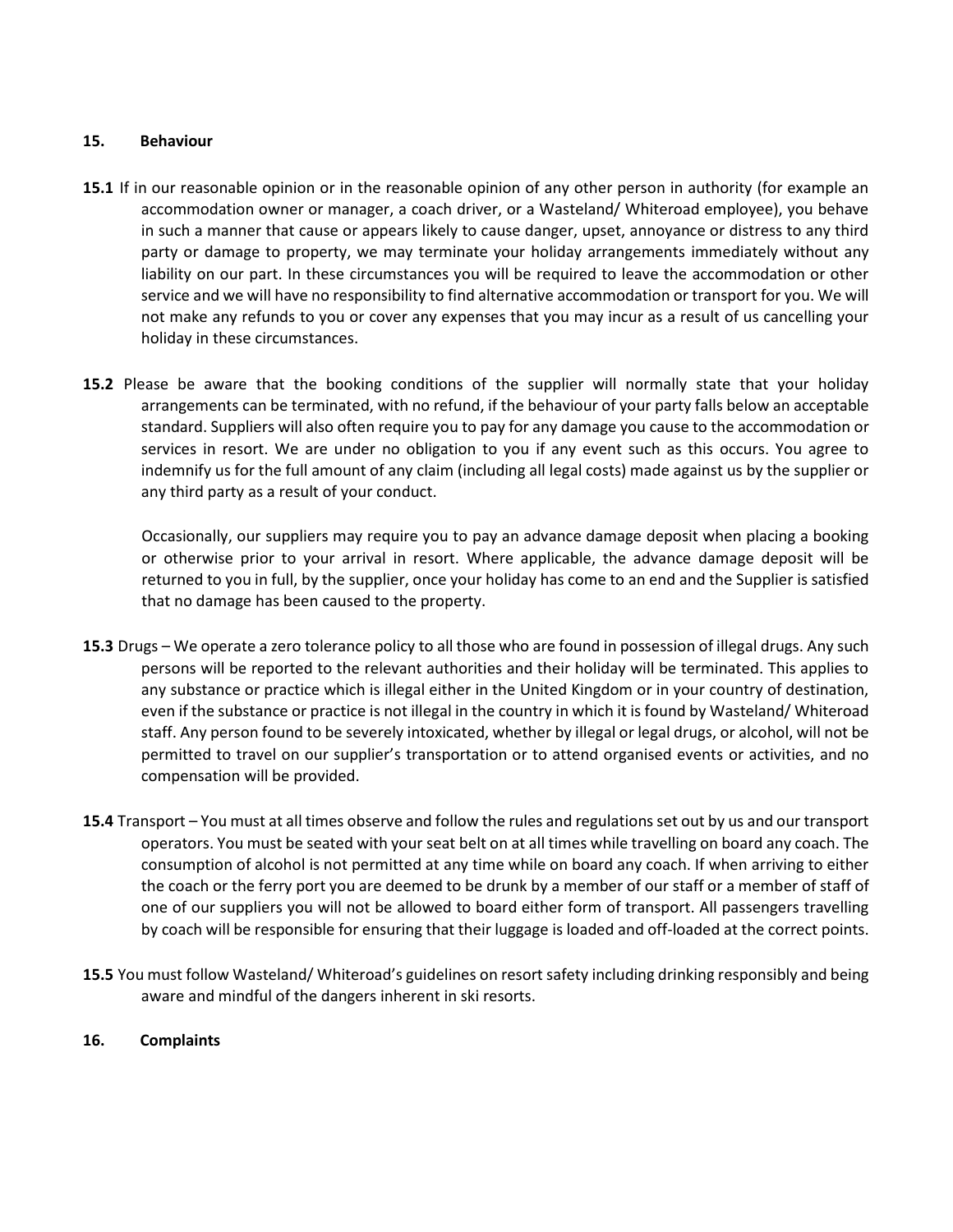- **16.1** You must inform us without delay, taking into account the circumstances of the case, of any lack of conformity which you perceive during the performance of the travel services included in the Contract.
- **16.2** If you have a complaint you must inform one of our resort representatives and complete a form while in resort. If they are unable to resolve the problem you must notify us in writing customerservice@whiteroad.co.uk within 28 days of your return to the UK.
- **16.3** Failure to follow the above procedures during your holiday and/or failure to complain within 28 days of your return may reduce or extinguish any rights you have to claim compensation from us or from any relevant supplier. Any such rights will be reduced or extinguished if, had you followed the procedures above during your holiday or upon your return, we could have taken steps to reduce any loss or damage suffered or entirely prevented it from being suffered.
- **16.4** It is difficult and sometimes impossible to properly investigate a complaint if we are not told about it quickly. Your right to claim compensation may also be reduced or extinguished should any delay in your complaint being notified either during or after your holiday prevent us from carrying out a proper investigation.
- **16.5** You can also use ABTA's arbitration scheme for the resolution of disputes. If we can't resolve your dispute please contact AB[TA www.abta.com.](http://www.abta.com/) You can also access the European Commission Online Dispute (ODR) Resolution platform at http://ec.europa.eu/consumers/odr/. This ODR platform is a means of notifying us of your complaint; it will not determine how your complaint should be resolved.

## **17. Passport and Visa Requirements**

- **17.1** It is your responsibility to ensure that you have valid travel documentation which meets the requirements of immigration and other authorities at every destination. In order to ensure compliance, passengers should carry a valid passport (and visa if applicable) or EU/EEA government issued national identification card on all journeys.
- **17.2** Any fines, penalties, payments or expenditures incurred as a result of breach of these requirements shall be paid by or charged to you.
- **17.3** We cannot accept responsibility if passengers are not in possession of the correct travel documents.
- **17.4** All passengers must also ensure they have a corresponding valid Wasteland/ Whiteroad Ski e-Ticket, this can be in paper printed form or a digital pdf form via their smart phone, this must be kept accessible for the duration of your holiday.

# **18. Health Requirements**

**18.1** Please check with your GP or travel clinic prior to travel for any health advice for the destination you are travelling to. Alternatively check for further information at the UK Foreign, Commonwealth & Development Office advice a[t http://www.fco.gov.uk/.](http://www.fco.gov.uk/)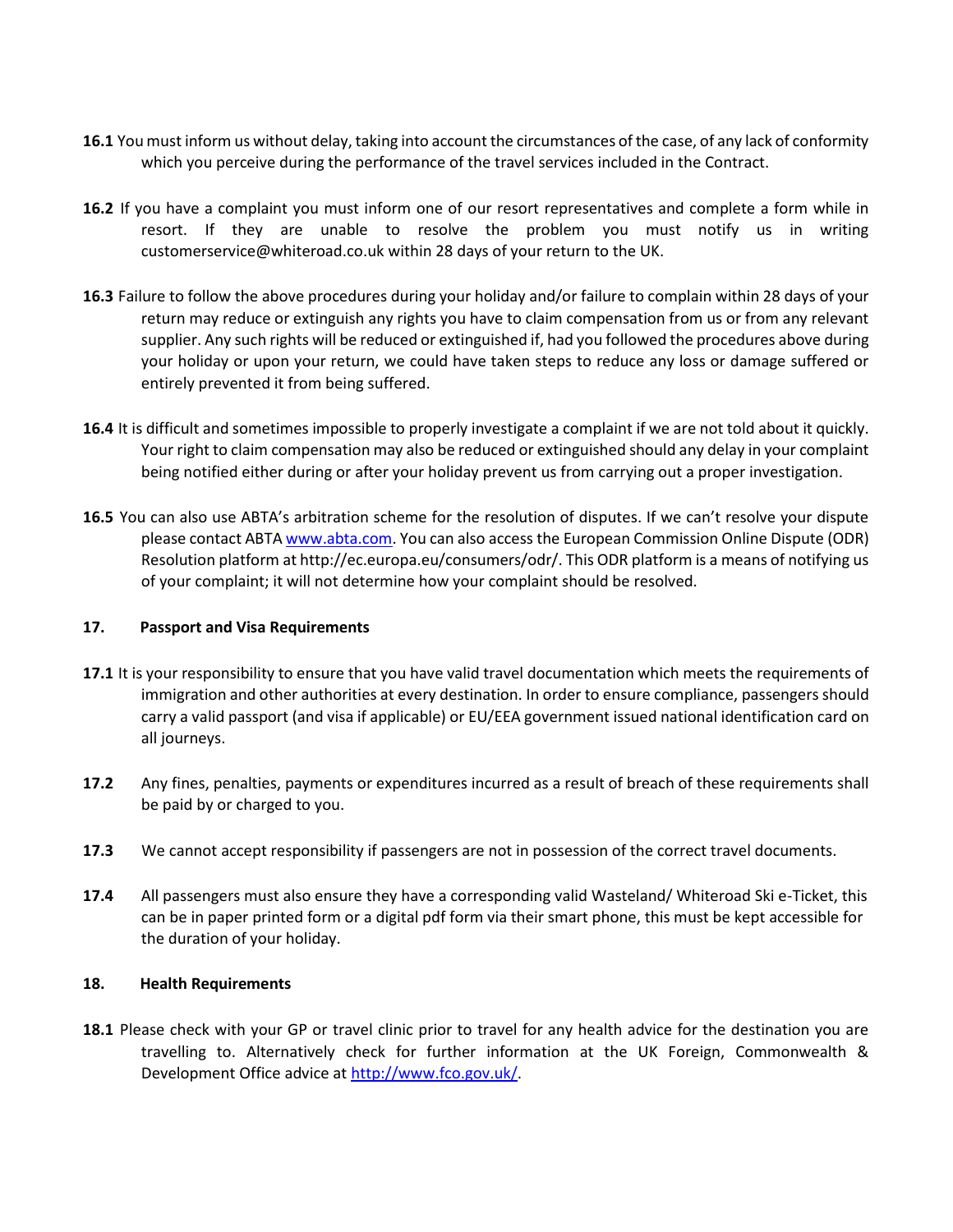- **18.2** European Health Insurance card (EHIC). UK Residents can obtain free or reduced cost state healthcare in many European countries if they possess an EHIC card. However, the EHIC should be obtained in addition to your travel insurance, not instead of it. Also, the EHIC may not be valid after 31 December 2020.
- **18.3** If you are travelling from the UK no vaccine certificate is required for any of the countries that we offer holidays to. If you are not travelling from the UK **it is essential** that you check with the relevant embassy the vaccination requirements that you may have to comply with to enter the relevant country.

## **19. Foreign, Commonwealth & Development Office Travel Advice**

The Foreign, Commonwealth & Development Office produces up-to-date travel information to help British travellers make informed decisions about travelling abroad. Please review this advice [on www.fco.gov.uk.](http://www.fco.gov.uk/) 

## **20. Additional Assistance**

If you are in difficulty whilst on holiday and ask us to help we will provide appropriate assistance, in particular by providing information on health services, local authorities and consular assistance; and helping you to find alternative arrangements and any necessary phone calls/emails. You must pay any actual costs we incur, if the difficulty is your fault.

## **21. Subject to Availability**

All the holidays, products, packages and services shown on our website are subject to availability.

## **22. Disability and Special Requests**

- **22.1** Please advise us at the time of booking if you have any special requests. Although we will endeavour to pass any reasonable requests on to the relevant supplier, we do not guarantee any request will be met. Failure to meet any special request will not be a breach of contract on our part. We do not accept any conditional bookings, i.e. any booking where you have included provisions that purport to make the booking conditional on the fulfilment of a particular request. Any such wording that you include on your booking shall be deemed to be null and void.
- **22.2** If you are suffering from mobility impairment, illness or disability or undergoing treatment for any physical or medical condition you must declare the true nature of such condition before you confirm your booking so that we can advise as to the suitability of the chosen arrangements. In any event, you must give us full details in writing at the time of booking. If we reasonably feel unable to properly accommodate your particular needs we may decline your booking or, if full details are not given at the time of booking, you will be deemed to have cancelled your holiday when we become aware of these details.
- **22.3** You must satisfy yourself prior to booking that you are fit and able to complete the itinerary of your chosen holiday as described in our brochure or website.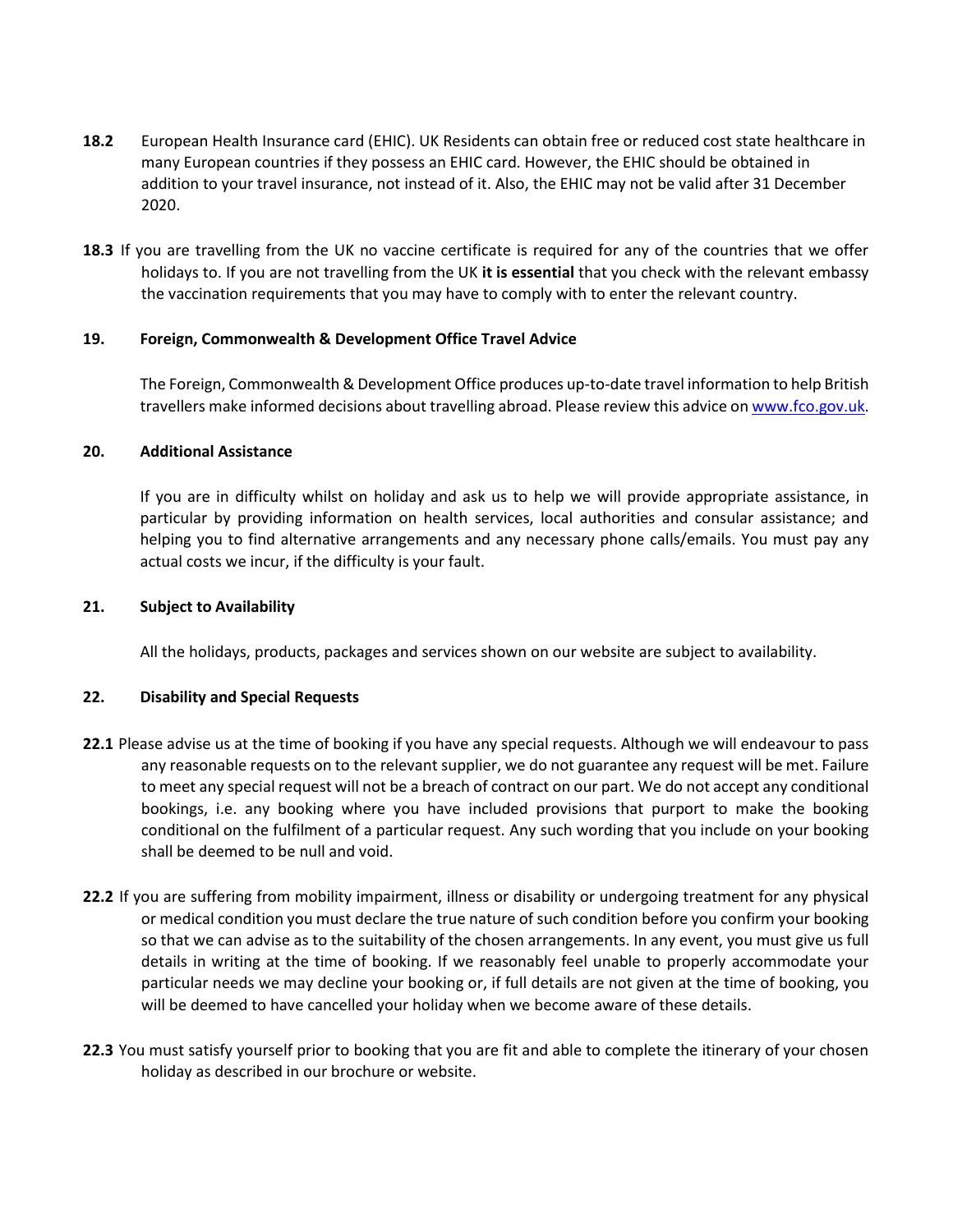**22.4** You must make arrangements for the provision of any medication or other treatment which may be required during the holiday. You must also promptly advise us if any medical condition or disability which may affect your holiday changes after your booking has been confirmed. Failure to make such disclosures will constitute a breach of these conditions and in such circumstances we reserve the right to treat your holiday as cancelled by you.

## **23. Image Release**

- **23.1** You grant us permission to store and use any photographs or moving images (**Images**) featuring you to promote our business in all and any media, including, without limitation, in our printed publications, presentations, promotional materials, in the advertising of our goods or services or on our websites (**Specified Purposes**).
- **23.2** Condition 23.1 does not affect your legal rights or your rights under our privacy policy.

## **24. Data Protection**

We will handle your personal data in accordance with our privacy policy which you can access on our website.

#### **25. Ski / Snowboard Equipment Hire**

- **25.1** You can hire skis / ski boots / snowboard / snowboard boots (Ski/Snowboard Equipment) through our booking system.
- **25.2** The supply of any Ski/Snowboard Equipment that you hire is arranged through Sport 2000 France SAS (**Sport 2000**) except for in the resort of Pas de la Casa where the supply is arranged through RentaSki S.L. (**RentaSki**). Please note that Wasteland/ Whiteroad is only acting as the agent of Sport 2000 and RentaSki and therefore has no liability to you in respect of the supply of any Ski/Snowboard Equipment including, without limitation any liability arising from any fault in the Ski/Snowboard Equipment.
- **25.3** We have teamed up with Pre–Fitted who, if you request, will take fittings in the UK for your ski/snowboard hire before you go on holiday. The Pre-Fitted service is provided to you by Pre-Fitted, not Wasteland/ Whiteroad and therefore Wasteland/ Whiteroad accepts no liability for the Pre-Fitted service. A link to Pre-Fitted's terms and conditions is on our website.

#### **26. Waiting List**

As set out in condition 6.9, if you are unable to book a holiday because it is oversubscribed, you may be able to join a waiting list. If you join a waiting list, your holiday becomes available and you subsequently cancel your booking, you will lose your Deposit and you may incur other costs and charges. If we are unable to book you on your holiday, we will refund you in full within two weeks of us notifying you that we were unable to book you on your holiday.